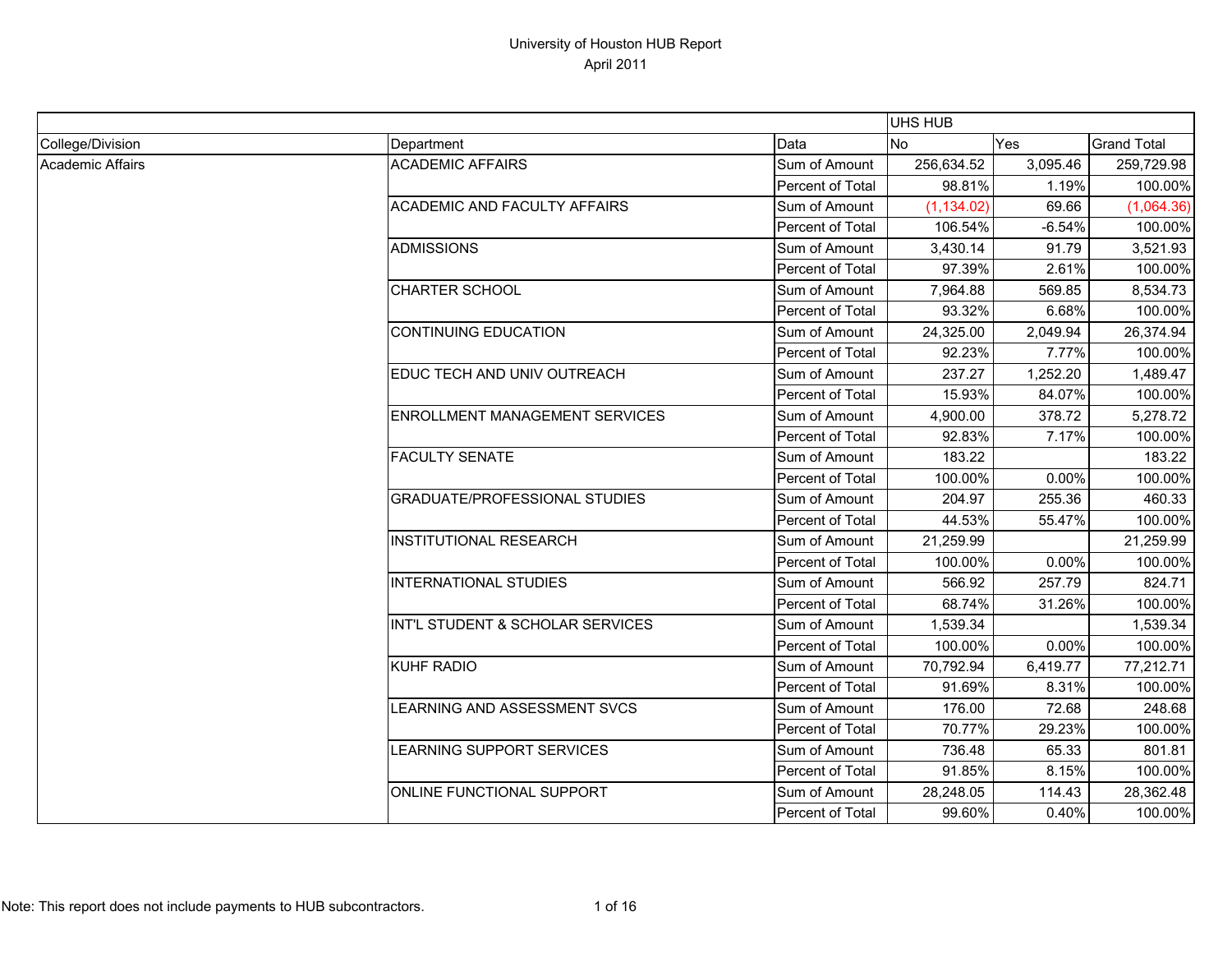|                                   |                                      |                  | <b>UHS HUB</b> |           |                    |
|-----------------------------------|--------------------------------------|------------------|----------------|-----------|--------------------|
| College/Division                  | Department                           | Data             | No             | Yes       | <b>Grand Total</b> |
| <b>Academic Affairs</b>           | REGISTRATION AND ACADEMIC RECO       | Sum of Amount    | 9,698.87       | 1,337.19  | 11,036.06          |
|                                   |                                      | Percent of Total | 87.88%         | 12.12%    | 100.00%            |
|                                   | SCHOLARSHIPS AND FINANCIAL AID       | Sum of Amount    | 8,193.52       | 740.71    | 8,934.23           |
|                                   |                                      | Percent of Total | 91.71%         | 8.29%     | 100.00%            |
|                                   | TV PUBLIC BROADCASTING               | Sum of Amount    | 31,470.26      | 7,115.04  | 38,585.30          |
|                                   |                                      | Percent of Total | 81.56%         | 18.44%    | 100.00%            |
|                                   | UH OFF-CAMPUS SUPPORT                | Sum of Amount    | 1,390.38       | 21,721.00 | 23,111.38          |
|                                   |                                      | Percent of Total | 6.02%          | 93.98%    | 100.00%            |
|                                   | UH WELCOME CENTER                    | Sum of Amount    | 566.80         | 193.28    | 760.08             |
|                                   |                                      | Percent of Total | 74.57%         | 25.43%    | 100.00%            |
|                                   | UNDERGRADUATE SCHOLARS               | Sum of Amount    | 564.89         | 1,316.27  | 1,881.16           |
|                                   |                                      | Percent of Total | 30.03%         | 69.97%    | 100.00%            |
|                                   | UNDERGRADUATE STUDIES                | Sum of Amount    | 41.98          | 195.47    | 237.45             |
|                                   |                                      | Percent of Total | 17.68%         | 82.32%    | 100.00%            |
|                                   | UNIVERSITY TESTING SERVICES          | Sum of Amount    | 7,101.96       | 429.09    | 7,531.05           |
|                                   |                                      | Percent of Total | 94.30%         | 5.70%     | 100.00%            |
|                                   | <b>URBAN EXPERIENCE VPSA</b>         | Sum of Amount    |                | 309.21    | 309.21             |
|                                   |                                      | Percent of Total | 0.00%          | 100.00%   | 100.00%            |
|                                   | <b>VETERAN SERVICES</b>              | Sum of Amount    | 248.32         |           | 248.32             |
|                                   |                                      | Percent of Total | 100.00%        | 0.00%     | 100.00%            |
| Academic Affairs Sum of Amount    |                                      |                  | 479,342.68     | 48,050.24 | 527,392.92         |
| Academic Affairs Percent of Total |                                      |                  | 90.89%         | 9.11%     | 100.00%            |
| Administration and Finance        | <b>ADMINISTRATION &amp; FINANCE</b>  | Sum of Amount    | 2,348.71       | 145.52    | 2,494.23           |
|                                   |                                      | Percent of Total | 94.17%         | 5.83%     | 100.00%            |
|                                   | <b>AUXILIARY SERVICES OPERATIONS</b> | Sum of Amount    | 11,220.73      | 49.99     | 11,270.72          |
|                                   |                                      | Percent of Total | 99.56%         | 0.44%     | 100.00%            |
|                                   | <b>BUDGET</b>                        | Sum of Amount    | 473.50         |           | 473.50             |
|                                   |                                      | Percent of Total | 100.00%        | 0.00%     | 100.00%            |
|                                   | <b>BUSINESS SERVICES OPERATIONS</b>  | Sum of Amount    | 407.43         | 2,494.74  | 2,902.17           |
|                                   |                                      | Percent of Total | 14.04%         | 85.96%    | 100.00%            |
|                                   | CENTRAL FACILITY SERVICES            | Sum of Amount    | 6,099.52       | 741.47    | 6,840.99           |
|                                   |                                      | Percent of Total | 89.16%         | 10.84%    | 100.00%            |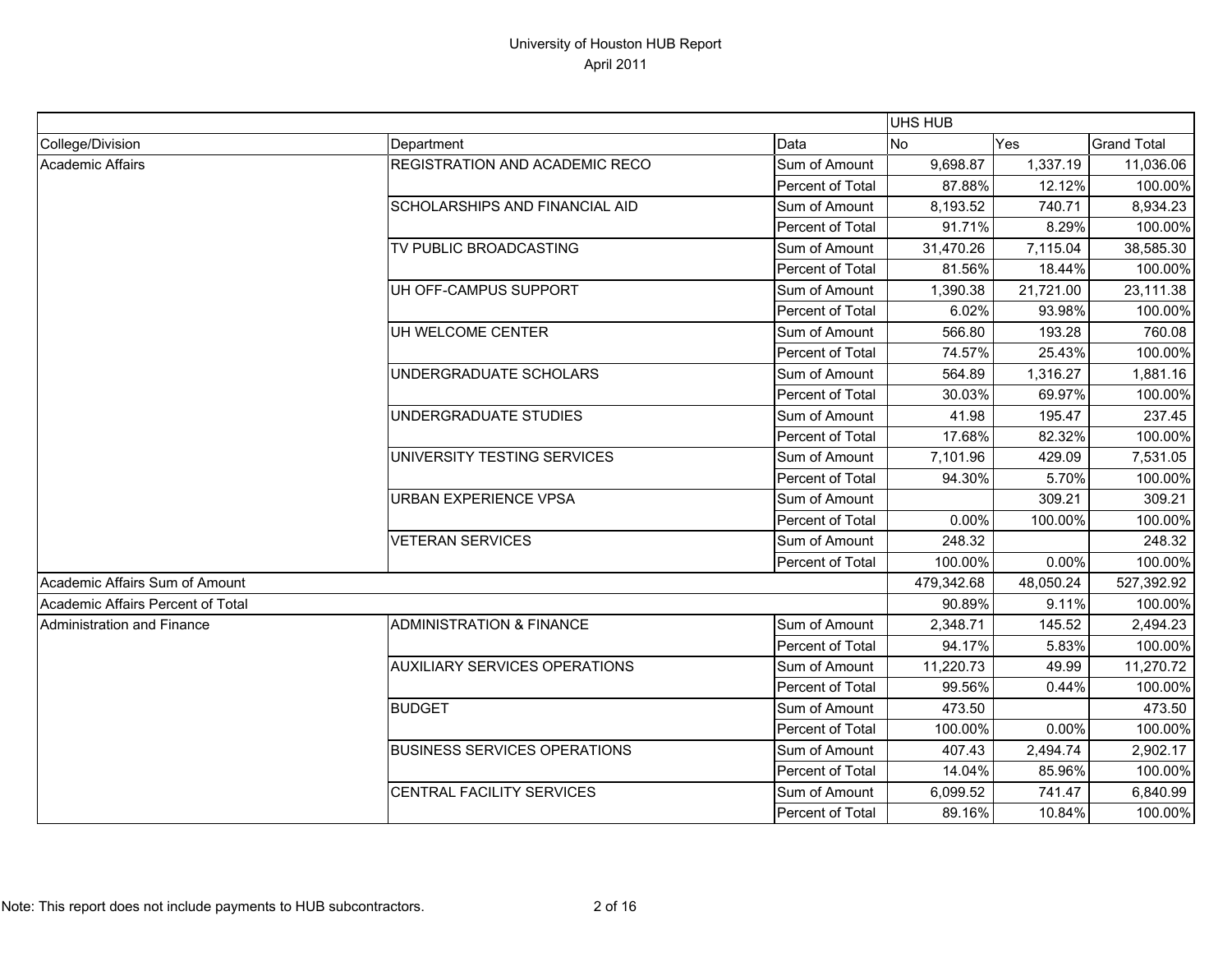|                            |                                               |                         | <b>UHS HUB</b> |            |                    |
|----------------------------|-----------------------------------------------|-------------------------|----------------|------------|--------------------|
| College/Division           | Department                                    | Data                    | <b>No</b>      | Yes        | <b>Grand Total</b> |
| Administration and Finance | <b>CULLEN PERFORMANCE HALL</b>                | Sum of Amount           | 28,600.10      | 1,135.80   | 29,735.90          |
|                            |                                               | <b>Percent of Total</b> | 96.18%         | 3.82%      | 100.00%            |
|                            | <b>ENTERPRISE SYSTEMS</b>                     | Sum of Amount           | 260,731.56     | 215,432.29 | 476,163.85         |
|                            |                                               | Percent of Total        | 54.76%         | 45.24%     | 100.00%            |
|                            | ENVIRONMENTAL HEALTH RISK MGMT                | Sum of Amount           | 13,407.88      | 6,757.66   | 20,165.54          |
|                            |                                               | Percent of Total        | 66.49%         | 33.51%     | 100.00%            |
|                            | <b>FACILITIES MANAGEMENT</b>                  | Sum of Amount           |                | 4,672.61   | 4,672.61           |
|                            |                                               | Percent of Total        | 0.00%          | 100.00%    | 100.00%            |
|                            | <b>FACILITIES PLANNING &amp; CONSTRUCTION</b> | Sum of Amount           | 10,121,096.10  | 618,485.83 | 10,739,581.93      |
|                            |                                               | Percent of Total        | 94.24%         | 5.76%      | 100.00%            |
|                            | FINANCE-A&F                                   | Sum of Amount           | 1,704.41       | 3,695.73   | 5,400.14           |
|                            |                                               | Percent of Total        | 31.56%         | 68.44%     | 100.00%            |
|                            | <b>FINANCIAL REPORTING</b>                    | Sum of Amount           |                | 100.60     | 100.60             |
|                            |                                               | Percent of Total        | 0.00%          | 100.00%    | 100.00%            |
|                            | HIGH PERFORMANCE COMPUTING & NETWORKS         | Sum of Amount           | 5,691.20       |            | 5,691.20           |
|                            |                                               | Percent of Total        | 100.00%        | 0.00%      | 100.00%            |
|                            | <b>HUMAN RESOURCES</b>                        | Sum of Amount           | 12,335.01      | 2,785.68   | 15,120.69          |
|                            |                                               | Percent of Total        | 81.58%         | 18.42%     | 100.00%            |
|                            | <b>INST - BUSINESS SERVICES</b>               | Sum of Amount           | 30,425.88      |            | 30,425.88          |
|                            |                                               | Percent of Total        | 100.00%        | 0.00%      | 100.00%            |
|                            | <b>INST - FINANCE</b>                         | Sum of Amount           | 9,960.00       |            | 9,960.00           |
|                            |                                               | Percent of Total        | 100.00%        | 0.00%      | 100.00%            |
|                            | ONE CARD PROGRAM                              | Sum of Amount           | 5,370.00       |            | 5,370.00           |
|                            |                                               | Percent of Total        | 100.00%        | 0.00%      | 100.00%            |
|                            | PARKING & TRANSPORTATION OPERATIONS           | Sum of Amount           | 237,358.98     | 1,178.60   | 238,537.58         |
|                            |                                               | Percent of Total        | 99.51%         | 0.49%      | 100.00%            |
|                            | PHY PLANT-AUTOMOTIVE                          | Sum of Amount           | 7,731.70       | 4,457.91   | 12,189.61          |
|                            |                                               | Percent of Total        | 63.43%         | 36.57%     | 100.00%            |
|                            | PHY PLANT-CUSTODIAL SVCS                      | Sum of Amount           | 6,235.54       |            | 6,235.54           |
|                            |                                               | Percent of Total        | 100.00%        | 0.00%      | 100.00%            |
|                            | PHY PLANT-GROUNDS MAINT                       | Sum of Amount           | 4,881.77       |            | 4,881.77           |
|                            |                                               | Percent of Total        | 100.00%        | 0.00%      | 100.00%            |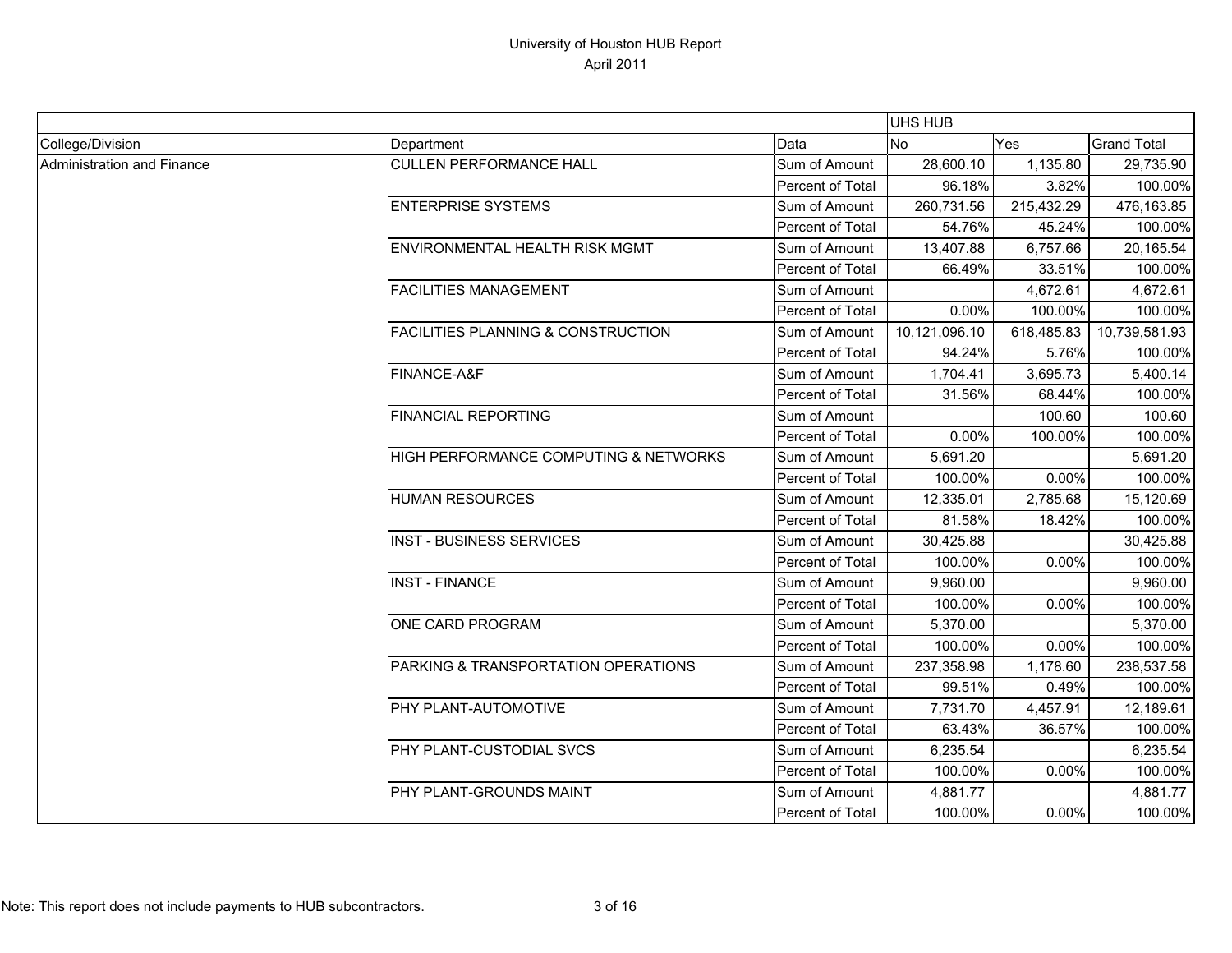|                                             |                                          |                              | UHS HUB    |               |                    |
|---------------------------------------------|------------------------------------------|------------------------------|------------|---------------|--------------------|
| College/Division                            | Department                               | Data                         | <b>No</b>  | Yes           | <b>Grand Total</b> |
| <b>Administration and Finance</b>           | PHY PLANT-SOLID WASTE                    | Sum of Amount                | 15,975.68  |               | 15,975.68          |
|                                             |                                          | Percent of Total             | 100.00%    | 0.00%         | 100.00%            |
|                                             | PHYSICAL PLANT                           | Sum of Amount                | 81,704.26  | 63,512.40     | 145,216.66         |
|                                             |                                          | Percent of Total             | 56.26%     | 43.74%        | 100.00%            |
|                                             | <b>POLICE</b>                            | Sum of Amount                | 24,745.32  | 31,489.31     | 56,234.63          |
|                                             |                                          | <b>Percent of Total</b>      | 44.00%     | 56.00%        | 100.00%            |
|                                             | POSTAL SERVICES OPERATIONS               | Sum of Amount                | 11,942.31  | 652.70        | 12,595.01          |
|                                             |                                          | Percent of Total             | 94.82%     | 5.18%         | 100.00%            |
|                                             | PRINTING OPERATIONS                      | Sum of Amount                | 21,455.14  | 105.99        | 21,561.13          |
|                                             |                                          | Percent of Total             | 99.51%     | 0.49%         | 100.00%            |
|                                             | PURCHASED UTILITIES                      | Sum of Amount                | 4,099.93   |               | 4,099.93           |
|                                             |                                          | Percent of Total             | 100.00%    | 0.00%         | 100.00%            |
|                                             | <b>REAL ESTATE SERVICES</b>              | Sum of Amount                | 2,490.50   |               | 2,490.50           |
|                                             |                                          | Percent of Total             | 100.00%    | 0.00%         | 100.00%            |
|                                             | <b>SKILLED TRADES</b>                    | Sum of Amount                | 7,116.46   | 1,058.00      | 8,174.46           |
|                                             |                                          | Percent of Total             | 87.06%     | 12.94%        | 100.00%            |
|                                             | STUDENT FINANCIAL SERVICES               | Sum of Amount                | 9,332.67   | 816.94        | 10,149.61          |
|                                             |                                          | Percent of Total             | 91.95%     | 8.05%         | 100.00%            |
|                                             | <b>TECHNOLOGY SERVICES &amp; SUPPORT</b> | Sum of Amount                | 117,982.11 | 39,391.18     | 157,373.29         |
|                                             |                                          | Percent of Total             | 74.97%     | 25.03%        | 100.00%            |
|                                             | <b>UIT SECURITY</b>                      | Sum of Amount                |            | 418.57        | 418.57             |
|                                             |                                          | Percent of Total             | 0.00%      | 100.00%       | 100.00%            |
|                                             | UNIV PROPERTY SERVICES OPERATIONS        | Sum of Amount                | 159,753.12 |               | 159,753.12         |
|                                             |                                          | Percent of Total             | 100.00%    | 0.00%         | 100.00%            |
|                                             | UNIVERSITY INFORMATION TECHNOLOGY        | Sum of Amount                | 3,412.32   | 5,723.53      | 9,135.85           |
|                                             |                                          | Percent of Total             | 37.35%     | 62.65%        | 100.00%            |
|                                             | UTILITY & TECHNICAL SERVICES             | Sum of Amount                | 33,371.51  | 8,164.64      | 41,536.15          |
|                                             |                                          | <b>Percent of Total</b>      | 80.34%     | 19.66%        | 100.00%            |
| Administration and Finance Sum of Amount    |                                          | 11,259,461.35   1,013,467.69 |            | 12,272,929.04 |                    |
| Administration and Finance Percent of Total |                                          |                              | 91.74%     | 8.26%         | 100.00%            |
| Architecture                                | DEAN, ARCHITECTURE                       | Sum of Amount                | 8,291.36   | 10,273.72     | 18,565.08          |
|                                             |                                          | Percent of Total             | 44.66%     | 55.34%        | 100.00%            |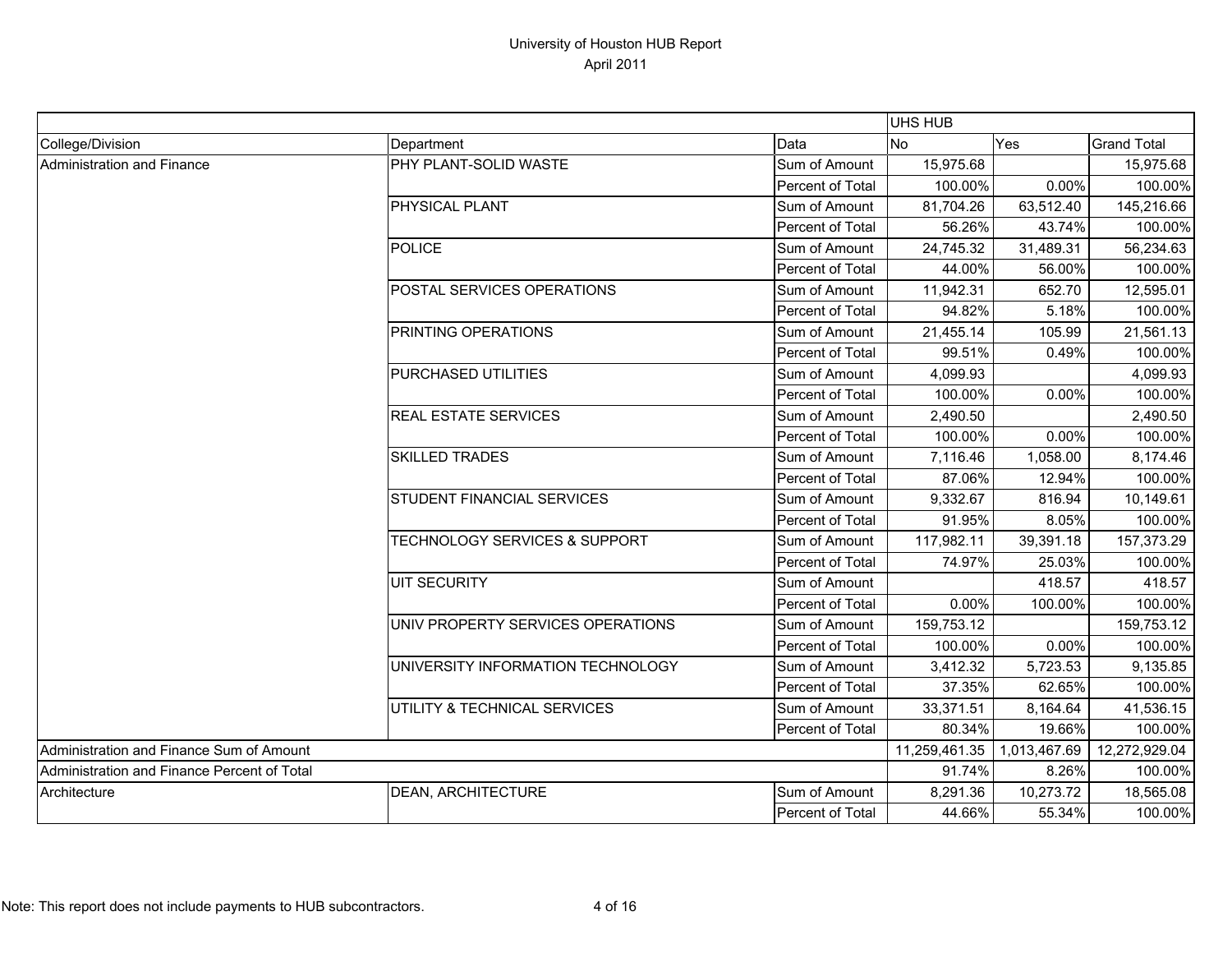|                                |                                     |                  | UHS HUB    |           |                    |
|--------------------------------|-------------------------------------|------------------|------------|-----------|--------------------|
| College/Division               | Department                          | Data             | <b>No</b>  | Yes       | <b>Grand Total</b> |
| Architecture Sum of Amount     |                                     |                  | 8,291.36   | 10,273.72 | 18,565.08          |
| Architecture Percent of Total  |                                     |                  | 44.66%     | 55.34%    | 100.00%            |
| <b>Athletics</b>               | <b>INTERCOLLEGIATE ATHLETICS</b>    | Sum of Amount    | 256,414.40 | 54,544.30 | 310,958.70         |
|                                |                                     | Percent of Total | 82.46%     | 17.54%    | 100.00%            |
| Athletics Sum of Amount        |                                     |                  | 256,414.40 | 54,544.30 | 310,958.70         |
| Athletics Percent of Total     |                                     |                  | 82.46%     | 17.54%    | 100.00%            |
| <b>Business Administration</b> | <b>ACCOUNTANCY AND TAXATION</b>     | Sum of Amount    | 1,346.00   | 1,629.17  | 2,975.17           |
|                                |                                     | Percent of Total | 45.24%     | 54.76%    | 100.00%            |
|                                | ACCOUNTING CERTIFICATE PROGRAM      | Sum of Amount    | 2,836.26   | 83.49     | 2,919.75           |
|                                |                                     | Percent of Total | 97.14%     | 2.86%     | 100.00%            |
|                                | <b>BAUER CAREER SERVICES CTR</b>    | Sum of Amount    | 10,183.46  | 207.56    | 10,391.02          |
|                                |                                     | Percent of Total | 98.00%     | 2.00%     | 100.00%            |
|                                | <b>BAUER COMMUNICATIONS</b>         | Sum of Amount    | 12,383.79  | 5,819.08  | 18,202.87          |
|                                |                                     | Percent of Total | 68.03%     | 31.97%    | 100.00%            |
|                                | <b>BAUER DIVISION OF TECHNOLOGY</b> | Sum of Amount    | 2,838.24   | 6,376.27  | 9,214.51           |
|                                |                                     | Percent of Total | 30.80%     | 69.20%    | 100.00%            |
|                                | CTR FOR EXECUTIVE DEVELOPMENT       | Sum of Amount    | 310.00     |           | 310.00             |
|                                |                                     | Percent of Total | 100.00%    | 0.00%     | 100.00%            |
|                                | DEAN'S OFFICE, BAUER COLLEGE        | Sum of Amount    | 21,712.56  | 6,606.76  | 28,319.32          |
|                                |                                     | Percent of Total | 76.67%     | 23.33%    | 100.00%            |
|                                | DECISION AND INFORMATION SCIEN      | Sum of Amount    | 1,258.63   | 440.81    | 1,699.44           |
|                                |                                     | Percent of Total | 74.06%     | 25.94%    | 100.00%            |
|                                | <b>EXECUTIVE DEGREE PROGRAMS</b>    | Sum of Amount    | 25,682.03  | 7,961.64  | 33,643.67          |
|                                |                                     | Percent of Total | 76.34%     | 23.66%    | 100.00%            |
|                                | FINANCE-BAUER COLLEGE               | Sum of Amount    | 1,760.22   | 264.05    | 2,024.27           |
|                                |                                     | Percent of Total | 86.96%     | 13.04%    | 100.00%            |
|                                | MANAGEMENT-BAUER COLLEGE            | Sum of Amount    | 285.32     | 514.20    | 799.52             |
|                                |                                     | Percent of Total | 35.69%     | 64.31%    | 100.00%            |
|                                | MARKETING-BAUER COLLEGE             | Sum of Amount    | 1,179.59   | 458.63    | 1,638.22           |
|                                |                                     | Percent of Total | 72.00%     | 28.00%    | 100.00%            |
|                                | MBA STUDENT SERVICES CENTER         | Sum of Amount    | 1,987.48   | 1,287.45  | 3,274.93           |
|                                |                                     | Percent of Total | 60.69%     | 39.31%    | 100.00%            |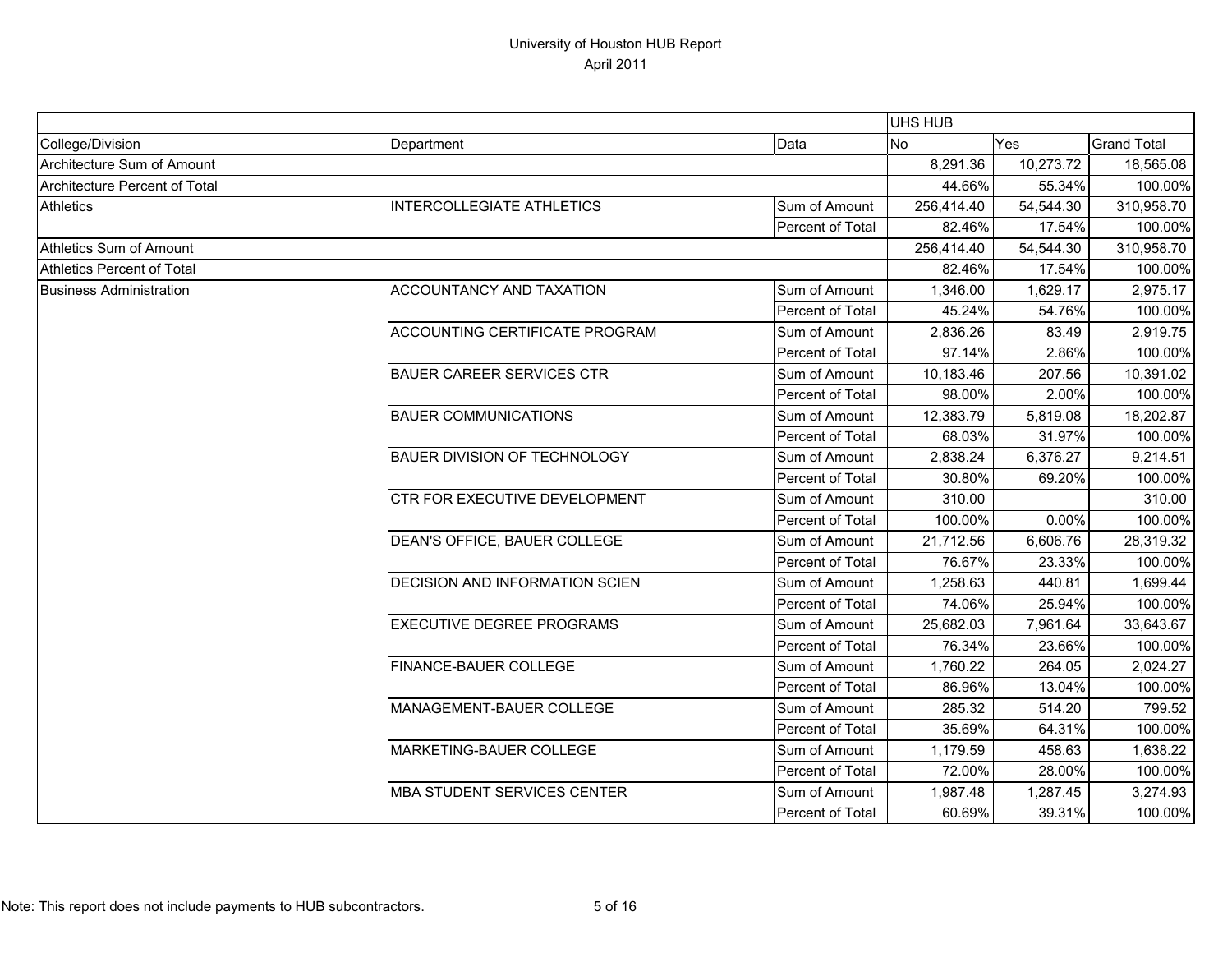|                                          |                                           |                  | <b>UHS HUB</b> |           |                    |
|------------------------------------------|-------------------------------------------|------------------|----------------|-----------|--------------------|
| College/Division                         | Department                                | Data             | <b>No</b>      | Yes       | <b>Grand Total</b> |
| <b>Business Administration</b>           | SALES EXCELLENCE INSTITUTE                | Sum of Amount    | 7,638.18       | 916.64    | 8,554.82           |
|                                          |                                           | Percent of Total | 89.29%         | 10.71%    | 100.00%            |
|                                          | SMALL BUSINESS DEV CENTER                 | Sum of Amount    | 16,736.66      | 3,760.76  | 20,497.42          |
|                                          |                                           | Percent of Total | 81.65%         | 18.35%    | 100.00%            |
|                                          | UNDERGRAD BUSINESS PROG                   | Sum of Amount    | 12,024.99      | 1,524.05  | 13,549.04          |
|                                          |                                           | Percent of Total | 88.75%         | 11.25%    | 100.00%            |
|                                          | WOLFF CTR FOR ENTREPRENEURSHIP            | Sum of Amount    | 31.68          | 64.29     | 95.97              |
|                                          |                                           | Percent of Total | 33.01%         | 66.99%    | 100.00%            |
| Business Administration Sum of Amount    |                                           |                  | 120,195.09     | 37,914.85 | 158,109.94         |
| Business Administration Percent of Total |                                           |                  | 76.02%         | 23.98%    | 100.00%            |
| Chancellor/President                     | COMMUNITY RELATIONS & INST ACCESS         | Sum of Amount    | 788.71         | 847.34    | 1,636.05           |
|                                          |                                           | Percent of Total | 48.21%         | 51.79%    | 100.00%            |
|                                          | OFFICE OF EQUAL OPPORTUNITY SRVS          | Sum of Amount    | 496.66         | 351.78    | 848.44             |
|                                          |                                           | Percent of Total | 58.54%         | 41.46%    | 100.00%            |
|                                          | <b>PRESIDENT</b>                          | Sum of Amount    | 2,379.07       | 935.41    | 3,314.48           |
|                                          |                                           | Percent of Total | 71.78%         | 28.22%    | 100.00%            |
|                                          | <b>STAFF COUNCIL</b>                      | Sum of Amount    | 260.00         |           | 260.00             |
|                                          |                                           | Percent of Total | 100.00%        | 0.00%     | 100.00%            |
| Chancellor/President Sum of Amount       |                                           |                  | 3,924.44       | 2,134.53  | 6,058.97           |
| Chancellor/President Percent of Total    |                                           |                  | 64.77%         | 35.23%    | 100.00%            |
| Education                                | CENTER FOR INFO TECH IN EDUCATION         | Sum of Amount    | 14,511.81      |           | 14,511.81          |
|                                          |                                           | Percent of Total | 100.00%        | 0.00%     | 100.00%            |
|                                          | <b>CONSISTENCY MGMT &amp; COOP DISCIP</b> | Sum of Amount    | 758.45         | 617.06    | 1,375.51           |
|                                          |                                           | Percent of Total | 55.14%         | 44.86%    | 100.00%            |
|                                          | CURRICULUM AND INSTRUCTION                | Sum of Amount    | 17,443.88      | 6,871.76  | 24,315.64          |
|                                          |                                           | Percent of Total | 71.74%         | 28.26%    | 100.00%            |
|                                          | DEAN, EDUCATION                           | Sum of Amount    | 44,860.24      | 492.39    | 45,352.63          |
|                                          |                                           | Percent of Total | 98.91%         | 1.09%     | 100.00%            |
|                                          | EDUC EFFECTIVENESS & OUTREACH             | Sum of Amount    | 2,454.48       |           | 2,454.48           |
|                                          |                                           | Percent of Total | 100.00%        | 0.00%     | 100.00%            |
|                                          | EDUCATIONAL PSYCHOLOGY                    | Sum of Amount    | 1,506.83       | 1,603.86  | 3,110.69           |
|                                          |                                           | Percent of Total | 48.44%         | 51.56%    | 100.00%            |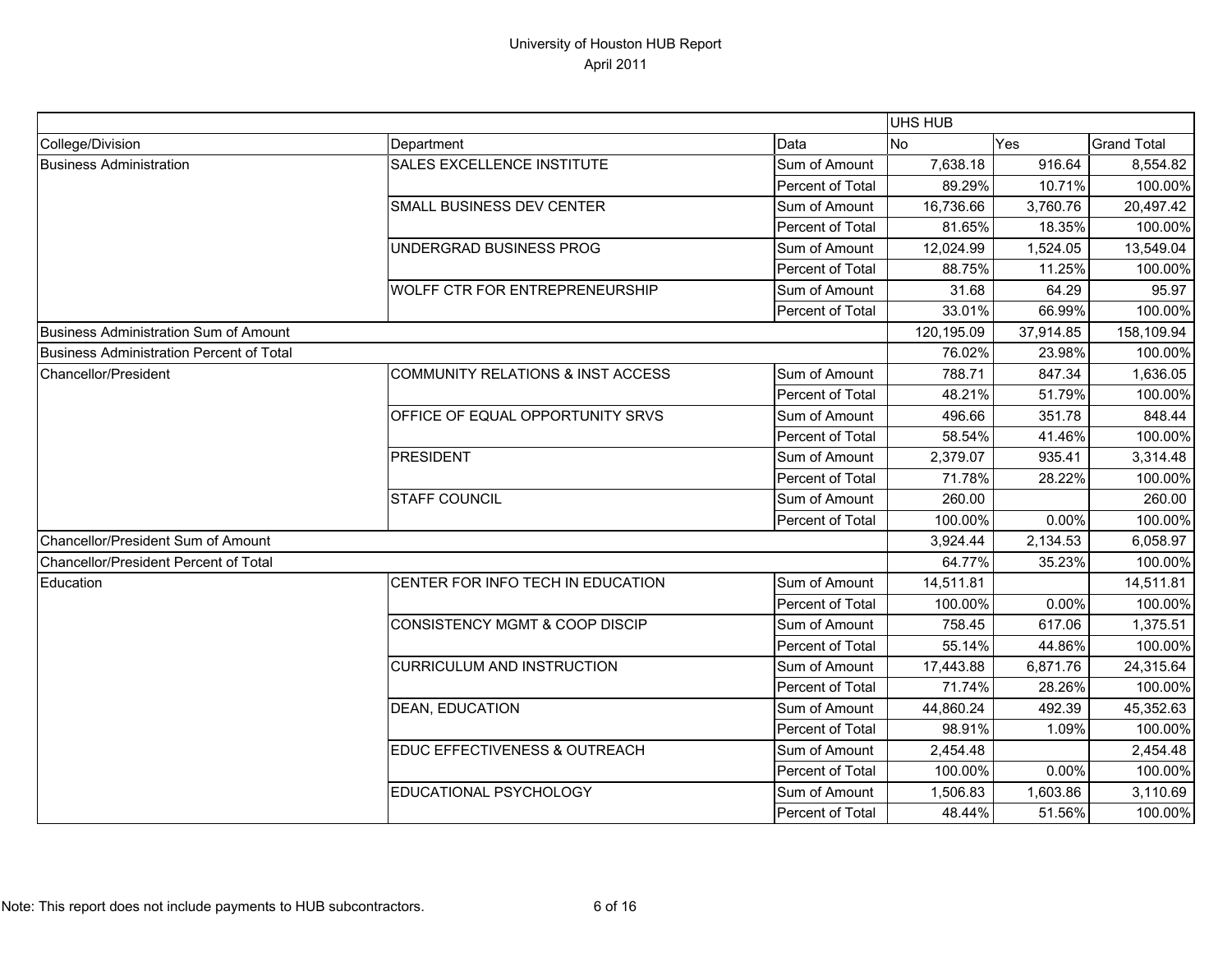|                                   |                                         |                         | UHS HUB    |           |                    |  |
|-----------------------------------|-----------------------------------------|-------------------------|------------|-----------|--------------------|--|
| College/Division                  | Department                              | Data                    | <b>No</b>  | Yes       | <b>Grand Total</b> |  |
| Education                         | INSTITUTE FOR URBAN EDUCATION           | Sum of Amount           | 894.57     | 195.90    | 1,090.47           |  |
|                                   |                                         | <b>Percent of Total</b> | 82.04%     | 17.96%    | 100.00%            |  |
| Education Sum of Amount           |                                         |                         | 82,430.26  | 9,780.97  | 92,211.23          |  |
| <b>Education Percent of Total</b> |                                         |                         | 89.39%     | 10.61%    | 100.00%            |  |
| Engineering                       | <b>BIOMEDICAL ENGINEERING</b>           | Sum of Amount           | 4,317.74   | 360.10    | 4,677.84           |  |
|                                   |                                         | Percent of Total        | 92.30%     | 7.70%     | 100.00%            |  |
|                                   | <b>CHEMICAL ENGINEERING</b>             | Sum of Amount           | 331,038.31 | 19,875.66 | 350,913.97         |  |
|                                   |                                         | Percent of Total        | 94.34%     | 5.66%     | 100.00%            |  |
|                                   | <b>CIVIL ENGINEERING</b>                | Sum of Amount           | 17,876.47  | 986.10    | 18,862.57          |  |
|                                   |                                         | Percent of Total        | 94.77%     | 5.23%     | 100.00%            |  |
|                                   | COMPOSITE ENGR APPLICATIONS CT          | Sum of Amount           | 1,521.12   |           | 1,521.12           |  |
|                                   |                                         | Percent of Total        | 100.00%    | 0.00%     | 100.00%            |  |
|                                   | CTR FOR INNOVATIVE GROUTING             | Sum of Amount           | 17.50      |           | 17.50              |  |
|                                   |                                         | Percent of Total        | 100.00%    | 0.00%     | 100.00%            |  |
|                                   | <b>DEAN, ENGINEERING</b>                | Sum of Amount           | 87,455.67  | 1,707.64  | 89,163.31          |  |
|                                   |                                         | Percent of Total        | 98.08%     | 1.92%     | 100.00%            |  |
|                                   | ELECTRICAL ENGINEERING                  | Sum of Amount           | 30,351.69  | 3,372.15  | 33,723.84          |  |
|                                   |                                         | Percent of Total        | 90.00%     | 10.00%    | 100.00%            |  |
|                                   | <b>ENGINEERING SERVICES</b>             | Sum of Amount           | 1,211.38   | 206.84    | 1,418.22           |  |
|                                   |                                         | Percent of Total        | 85.42%     | 14.58%    | 100.00%            |  |
|                                   | <b>INDUSTRIAL ENGINEERING</b>           | Sum of Amount           | 1,994.93   | 345.56    | 2,340.49           |  |
|                                   |                                         | Percent of Total        | 85.24%     | 14.76%    | 100.00%            |  |
|                                   | <b>INTEGRATED BIO &amp; NANO SYSTEM</b> | Sum of Amount           | 344.79     |           | 344.79             |  |
|                                   |                                         | Percent of Total        | 100.00%    | 0.00%     | 100.00%            |  |
|                                   | MECHANICAL ENGINEERING                  | Sum of Amount           | 26,074.61  | 3,258.38  | 29,332.99          |  |
|                                   |                                         | Percent of Total        | 88.89%     | 11.11%    | 100.00%            |  |
|                                   | NATL CTR FOR AIRBORNE LASER MAPPING     | Sum of Amount           | 13,523.01  | 98.48     | 13,621.49          |  |
|                                   |                                         | Percent of Total        | 99.28%     | 0.72%     | 100.00%            |  |
|                                   | <b>WIND ENERGY CENTER</b>               | Sum of Amount           | 8,475.09   |           | 8,475.09           |  |
|                                   |                                         | Percent of Total        | 100.00%    | 0.00%     | 100.00%            |  |
| Engineering Sum of Amount         |                                         |                         | 524,202.31 | 30,210.91 | 554,413.22         |  |
| Engineering Percent of Total      |                                         |                         | 94.55%     | 5.45%     | 100.00%            |  |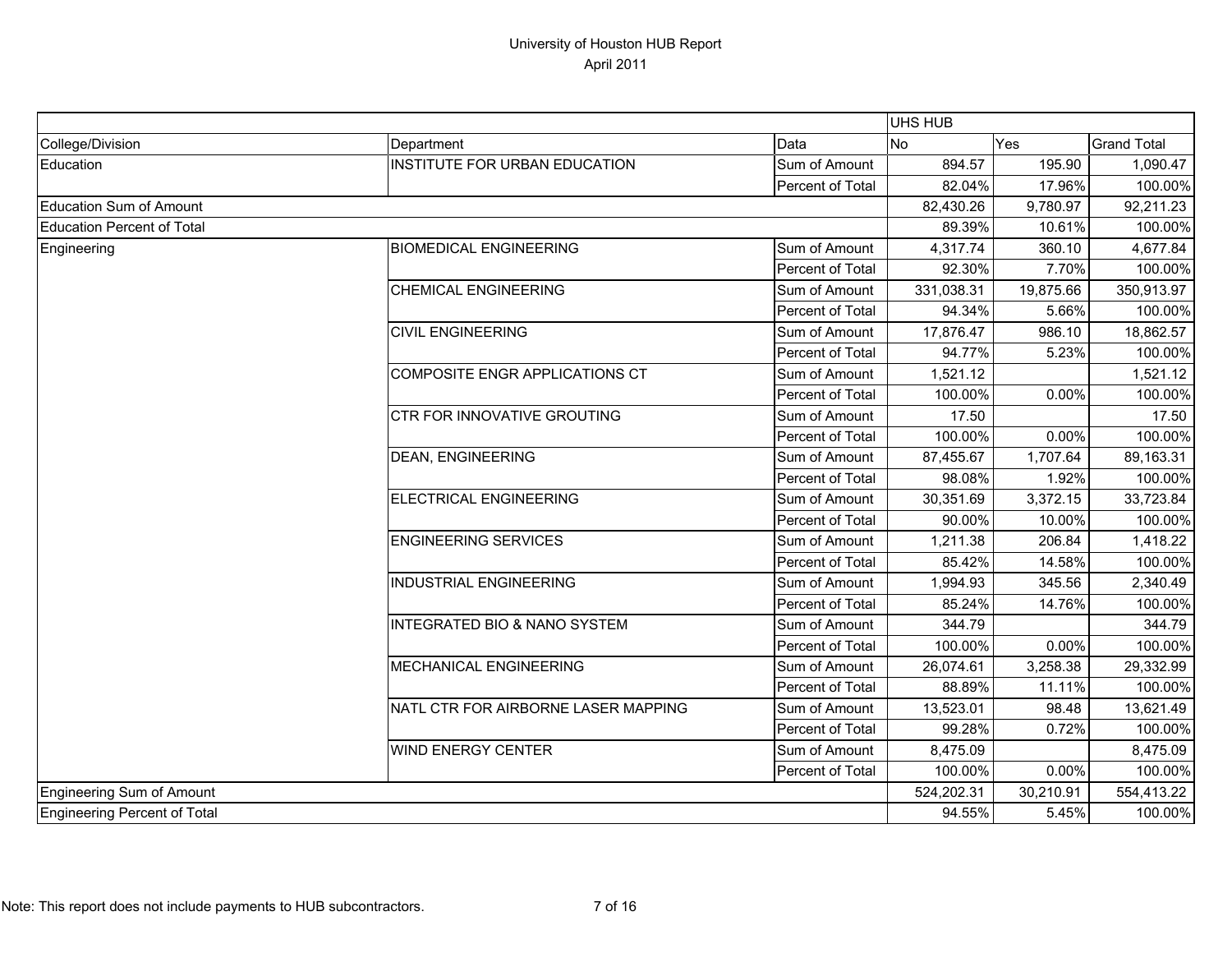|                                                  |                                            |                  | <b>UHS HUB</b> |          |                    |
|--------------------------------------------------|--------------------------------------------|------------------|----------------|----------|--------------------|
| College/Division                                 | Department                                 | Data             | <b>No</b>      | Yes      | <b>Grand Total</b> |
| Graduate College of Social Work                  | ADMISSIONS-GCSW                            | Sum of Amount    |                | 191.48   | 191.48             |
|                                                  |                                            | Percent of Total | 0.00%          | 100.00%  | 100.00%            |
|                                                  | <b>ALUMNI &amp; CAREER SERVICES</b>        | Sum of Amount    |                | 56.35    | 56.35              |
|                                                  |                                            | Percent of Total | 0.00%          | 100.00%  | 100.00%            |
|                                                  | <b>AMERICAN HUMANICS</b>                   | Sum of Amount    | 2,706.12       |          | 2,706.12           |
|                                                  |                                            | Percent of Total | 100.00%        | 0.00%    | 100.00%            |
|                                                  | CHILD & FAMILY CTR FOR INNOVATIVE RESEARCH | Sum of Amount    | 40,354.65      |          | 40,354.65          |
|                                                  |                                            | Percent of Total | 100.00%        | 0.00%    | 100.00%            |
|                                                  | CTR DRUG & SOCIAL POLICY RESRC             | Sum of Amount    | 9,085.06       | 1,654.25 | 10,739.31          |
|                                                  |                                            | Percent of Total | 84.60%         | 15.40%   | 100.00%            |
|                                                  | <b>DEAN, SOCIAL WORK</b>                   | Sum of Amount    | 4,934.90       | 1,404.45 | 6,339.35           |
|                                                  |                                            | Percent of Total | 77.85%         | 22.15%   | 100.00%            |
|                                                  | <b>FIELD OFFICE</b>                        | Sum of Amount    | 363.34         | 786.54   | 1,149.88           |
|                                                  |                                            | Percent of Total | 31.60%         | 68.40%   | 100.00%            |
|                                                  | OFFICE FOR DRUG & SOCIAL POLICY RESEARCH   | Sum of Amount    |                | 406.53   | 406.53             |
|                                                  |                                            | Percent of Total | 0.00%          | 100.00%  | 100.00%            |
|                                                  | OFFICE OF COMMUNITY PROJECTS               | Sum of Amount    | 1,466.26       | 124.02   | 1,590.28           |
|                                                  |                                            | Percent of Total | 92.20%         | 7.80%    | 100.00%            |
| Graduate College of Social Work Sum of Amount    |                                            |                  | 58,910.33      | 4,623.62 | 63,533.95          |
| Graduate College of Social Work Percent of Total |                                            |                  | 92.72%         | 7.28%    | 100.00%            |
| <b>Honors College</b>                            | DEAN, HONORS COLLEGE                       | Sum of Amount    | 6,363.97       | 2,462.49 | 8,826.46           |
|                                                  |                                            | Percent of Total | 72.10%         | 27.90%   | 100.00%            |
|                                                  | HOUSTON TEACHERS INSTITUTE                 | Sum of Amount    | 741.54         |          | 741.54             |
|                                                  |                                            | Percent of Total | 100.00%        | 0.00%    | 100.00%            |
| Honors College Sum of Amount                     |                                            |                  | 7,105.51       | 2,462.49 | 9,568.00           |
| Honors College Percent of Total                  |                                            |                  | 74.26%         | 25.74%   | 100.00%            |
| Hotel and Restaurant Management                  | DEAN, HOTEL & RESTAURANT MANAG             | Sum of Amount    | 38,380.06      | 2,428.93 | 40,808.99          |
|                                                  |                                            | Percent of Total | 94.05%         | 5.95%    | 100.00%            |
|                                                  | HOTEL AND RESTAURANT MANAGEMENT            | Sum of Amount    | 437,235.57     | 2,772.76 | 440,008.33         |
|                                                  |                                            | Percent of Total | 99.37%         | 0.63%    | 100.00%            |
| Hotel and Restaurant Management Sum of Amount    |                                            |                  | 475,615.63     | 5,201.69 | 480,817.32         |
| Hotel and Restaurant Management Percent of Total |                                            | 98.92%           | 1.08%          | 100.00%  |                    |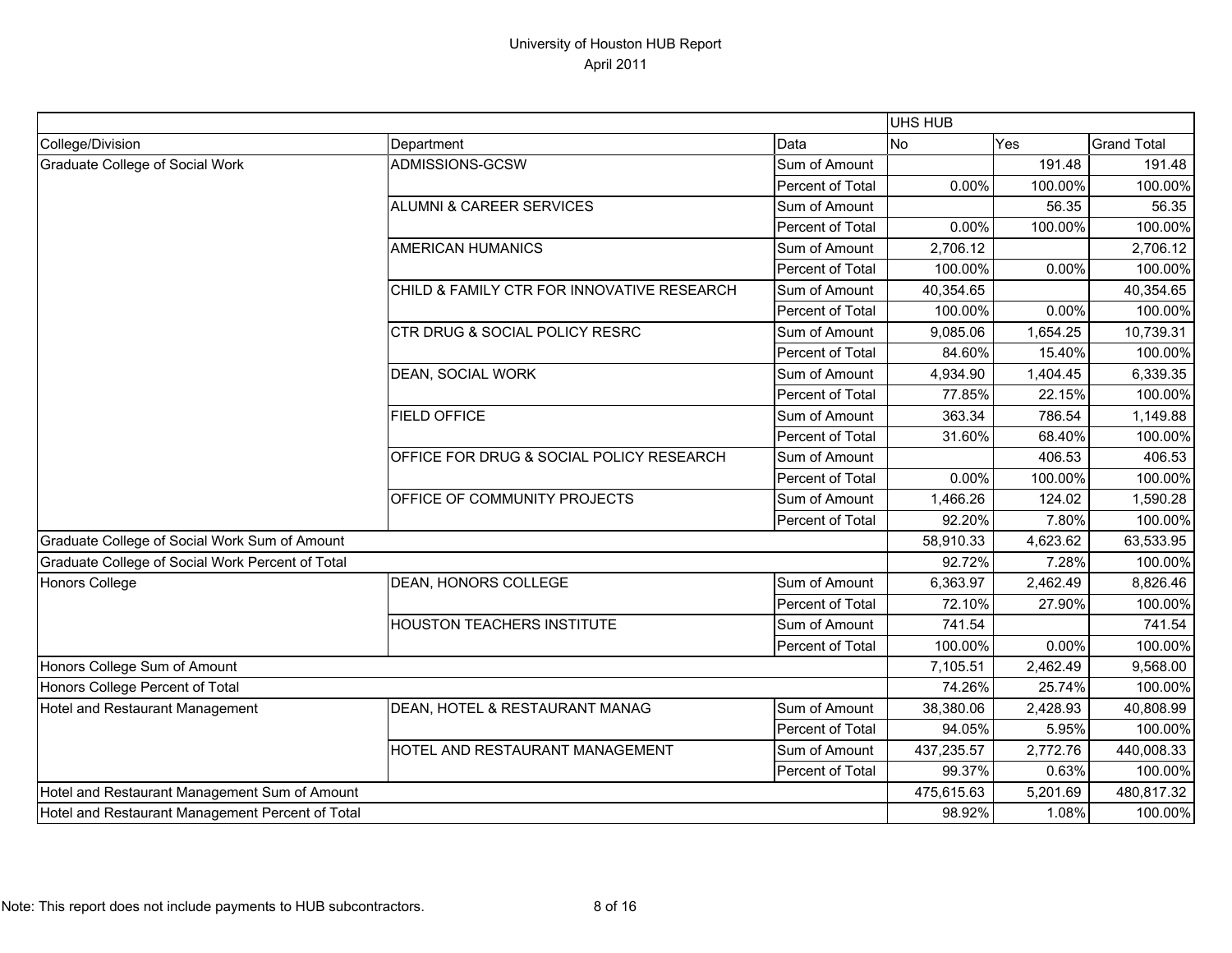|                  |                               |                  | UHS HUB   |          |                    |
|------------------|-------------------------------|------------------|-----------|----------|--------------------|
| College/Division | Department                    | Data             | No        | Yes      | <b>Grand Total</b> |
| Law Center       | <b>BLAKELEY INSTITUTE</b>     | Sum of Amount    | 5,968.62  | 222.75   | 6,191.37           |
|                  |                               | Percent of Total | 96.40%    | 3.60%    | 100.00%            |
|                  | <b>BUSINESS SERVICES, LAW</b> | Sum of Amount    |           | 3,698.55 | 3,698.55           |
|                  |                               | Percent of Total | 0.00%     | 100.00%  | 100.00%            |
|                  | CAREER SERVICES, LAW          | Sum of Amount    | 1,673.52  | 186.30   | 1,859.82           |
|                  |                               | Percent of Total | 89.98%    | 10.02%   | 100.00%            |
|                  | DEAN, LAW                     | Sum of Amount    | 321.94    | 314.80   | 636.74             |
|                  |                               | Percent of Total | 50.56%    | 49.44%   | 100.00%            |
|                  | EXTERNAL AFFAIRS, LAW         | Sum of Amount    |           | 510.72   | 510.72             |
|                  |                               | Percent of Total | 0.00%     | 100.00%  | 100.00%            |
|                  | FACILITIES, LAW               | Sum of Amount    | 4,512.60  | 1,094.66 | 5,607.26           |
|                  |                               | Percent of Total | 80.48%    | 19.52%   | 100.00%            |
|                  | <b>FACULTY SUPPORT LAW</b>    | Sum of Amount    | 2,631.00  | 597.51   | 3,228.51           |
|                  |                               | Percent of Total | 81.49%    | 18.51%   | 100.00%            |
|                  | HEALTH LAW & POLICY INSTITUTE | Sum of Amount    | 13.06     | 196.90   | 209.96             |
|                  |                               | Percent of Total | 6.22%     | 93.78%   | 100.00%            |
|                  | <b>LAW FOUNDATION</b>         | Sum of Amount    | 561.26    |          | 561.26             |
|                  |                               | Percent of Total | 100.00%   | 0.00%    | 100.00%            |
|                  | LAW INFORMATION TECHNOLOGY    | Sum of Amount    | 2,557.38  | 1,552.82 | 4,110.20           |
|                  |                               | Percent of Total | 62.22%    | 37.78%   | 100.00%            |
|                  | <b>LAW LIBRARY</b>            | Sum of Amount    | 6,915.19  | 229.14   | 7,144.33           |
|                  |                               | Percent of Total | 96.79%    | 3.21%    | 100.00%            |
|                  | LEGAL AID CLINIC, LAW         | Sum of Amount    | (0.15)    |          | (0.15)             |
|                  |                               | Percent of Total | 100.00%   | 0.00%    | 100.00%            |
|                  | LEGAL RESEARCH & WRITING, LAW | Sum of Amount    | 5,081.99  |          | 5,081.99           |
|                  |                               | Percent of Total | 100.00%   | 0.00%    | 100.00%            |
|                  | PUBLIC RELS & MARKETING, LAW  | Sum of Amount    | 552.50    | 64.76    | 617.26             |
|                  |                               | Percent of Total | 89.51%    | 10.49%   | 100.00%            |
|                  | STUDENT ORGANIZATION, LAW     | Sum of Amount    | 1,224.99  | 224.74   | 1,449.73           |
|                  |                               | Percent of Total | 84.50%    | 15.50%   | 100.00%            |
|                  | STUDENT SERVICES, LAW         | Sum of Amount    | 13,141.59 | 2,202.44 | 15,344.03          |
|                  |                               | Percent of Total | 85.65%    | 14.35%   | 100.00%            |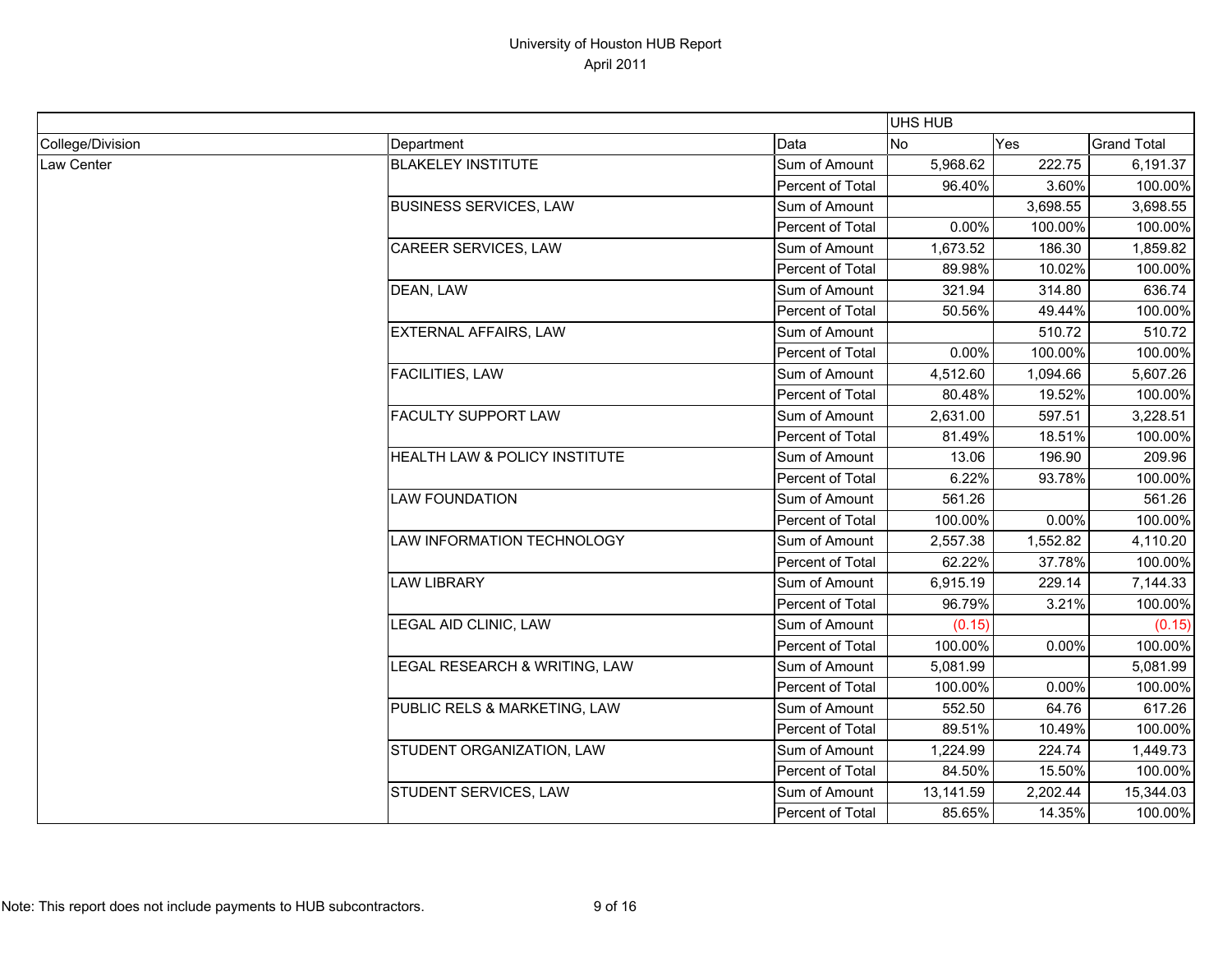|                                         |                                  |                  | <b>UHS HUB</b> |           |                    |
|-----------------------------------------|----------------------------------|------------------|----------------|-----------|--------------------|
| College/Division                        | Department                       | Data             | <b>No</b>      | Yes       | <b>Grand Total</b> |
| Law Center Sum of Amount                |                                  |                  | 45,155.49      | 11,096.09 | 56,251.58          |
| Law Center Percent of Total             |                                  |                  | 80.27%         | 19.73%    | 100.00%            |
| <b>Liberal Arts and Social Sciences</b> | <b>AEROSPACE STUDIES</b>         | Sum of Amount    | 79.88          | 472.16    | 552.04             |
|                                         |                                  | Percent of Total | 14.47%         | 85.53%    | 100.00%            |
|                                         | AFRICAN-AMERICAN STUDIES         | Sum of Amount    | 724.76         | 528.47    | 1,253.23           |
|                                         |                                  | Percent of Total | 57.83%         | 42.17%    | 100.00%            |
|                                         | <b>ANTHROPOLOGY</b>              | Sum of Amount    | 7,429.53       |           | 7,429.53           |
|                                         |                                  | Percent of Total | 100.00%        | 0.00%     | 100.00%            |
|                                         | <b>ART</b>                       | Sum of Amount    | 8,098.00       | 5,102.36  | 13,200.36          |
|                                         |                                  | Percent of Total | 61.35%         | 38.65%    | 100.00%            |
|                                         | <b>ARTE PUBLICO</b>              | Sum of Amount    | 73,875.81      | 2,291.34  | 76,167.15          |
|                                         |                                  | Percent of Total | 96.99%         | 3.01%     | 100.00%            |
|                                         | <b>BAND</b>                      | Sum of Amount    | 9,424.96       | 48.88     | 9,473.84           |
|                                         |                                  | Percent of Total | 99.48%         | 0.52%     | 100.00%            |
|                                         | <b>BLAFFER GALLERY</b>           | Sum of Amount    | 23,680.24      | 229.19    | 23,909.43          |
|                                         |                                  | Percent of Total | 99.04%         | 0.96%     | 100.00%            |
|                                         | <b>CENTER FOR PUBLIC HISTORY</b> | Sum of Amount    | 1,439.08       | 75.77     | 1,514.85           |
|                                         |                                  | Percent of Total | 95.00%         | 5.00%     | 100.00%            |
|                                         | CENTER FOR PUBLIC POLICY         | Sum of Amount    | 364.33         | 242.26    | 606.59             |
|                                         |                                  | Percent of Total | 60.06%         | 39.94%    | 100.00%            |
|                                         | <b>COMMUNICATION</b>             | Sum of Amount    | 3,415.98       | 1,744.98  | 5,160.96           |
|                                         |                                  | Percent of Total | 66.19%         | 33.81%    | 100.00%            |
|                                         | <b>COMMUNICATIONS DISORDERS</b>  | Sum of Amount    | 5,948.29       | 495.19    | 6,443.48           |
|                                         |                                  | Percent of Total | 92.31%         | 7.69%     | 100.00%            |
|                                         | <b>CWMCA CENTER FOR THE ARTS</b> | Sum of Amount    | 7,696.37       |           | 7,696.37           |
|                                         |                                  | Percent of Total | 100.00%        | 0.00%     | 100.00%            |
|                                         | DEAN, LIBERAL ARTS & SOC SCI     | Sum of Amount    | 9,532.73       | 3,152.72  | 12,685.45          |
|                                         |                                  | Percent of Total | 75.15%         | 24.85%    | 100.00%            |
|                                         | <b>ECONOMICS</b>                 | Sum of Amount    | 2,230.65       | 88.84     | 2,319.49           |
|                                         |                                  | Percent of Total | 96.17%         | 3.83%     | 100.00%            |
|                                         | <b>ENGLISH</b>                   | Sum of Amount    | 7,456.65       | 12,460.68 | 19,917.33          |
|                                         |                                  | Percent of Total | 37.44%         | 62.56%    | 100.00%            |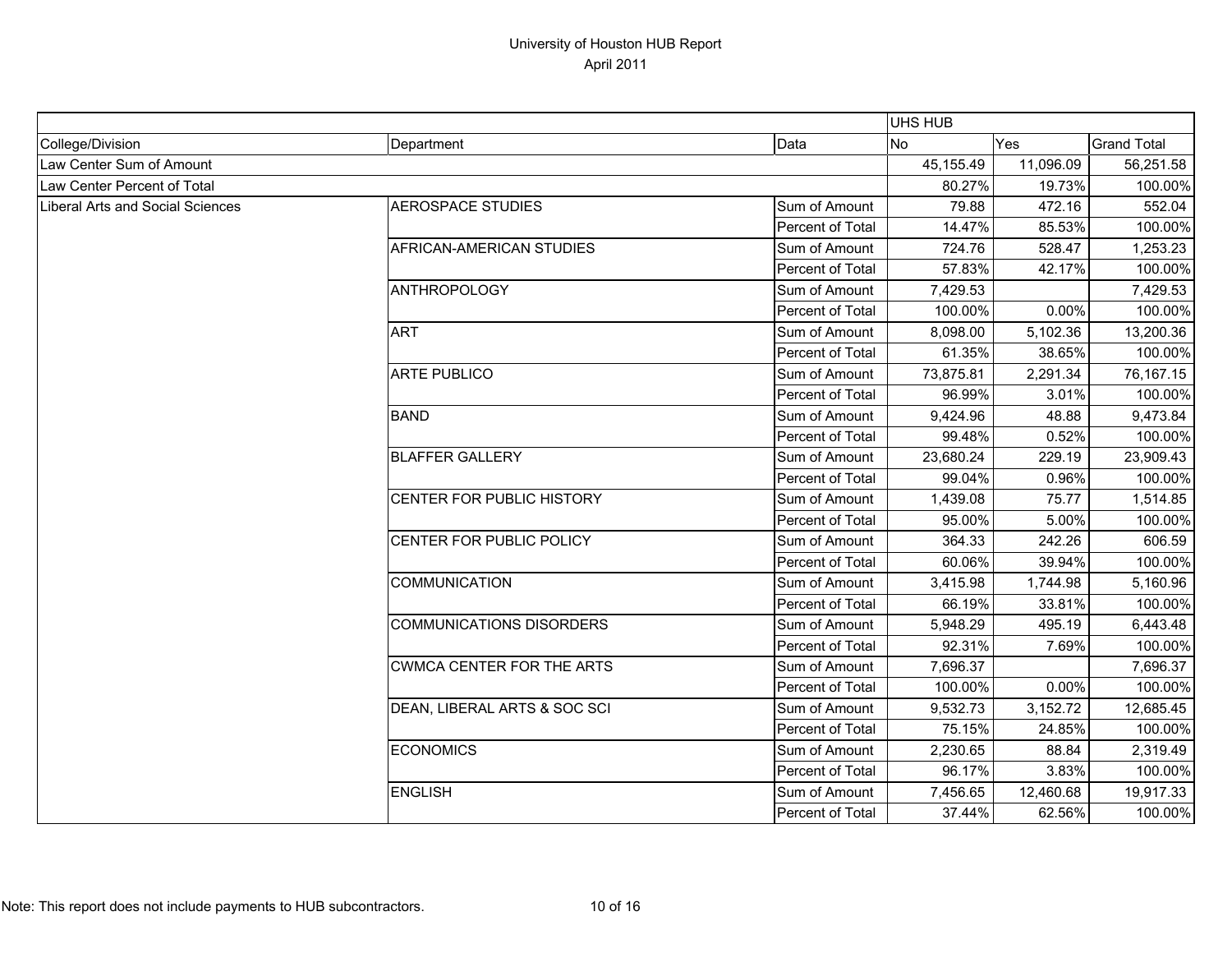|                                                   |                                        |                  | <b>UHS HUB</b> |           |                    |
|---------------------------------------------------|----------------------------------------|------------------|----------------|-----------|--------------------|
| College/Division                                  | Department                             | Data             | No             | Yes       | <b>Grand Total</b> |
| Liberal Arts and Social Sciences                  | <b>HEALTH AND HUMAN PERFORMANCE</b>    | Sum of Amount    | 14,759.36      | 1,455.10  | 16,214.46          |
|                                                   |                                        | Percent of Total | 91.03%         | 8.97%     | 100.00%            |
|                                                   | <b>HISPANIC STUDIES</b>                | Sum of Amount    | 177.10         | 316.55    | 493.65             |
|                                                   |                                        | Percent of Total | 35.88%         | 64.12%    | 100.00%            |
|                                                   | <b>HISTORY</b>                         | Sum of Amount    | 14,739.41      | 1,120.91  | 15,860.32          |
|                                                   |                                        | Percent of Total | 92.93%         | 7.07%     | 100.00%            |
|                                                   | <b>MEXICAN-AMERICAN STUDIES</b>        | Sum of Amount    | 2,451.90       | 1,561.83  | 4,013.73           |
|                                                   |                                        | Percent of Total | 61.09%         | 38.91%    | 100.00%            |
|                                                   | MILITARY SCIENCE                       | Sum of Amount    | 630.42         | 9,734.09  | 10,364.51          |
|                                                   |                                        | Percent of Total | 6.08%          | 93.92%    | 100.00%            |
|                                                   | MODERN AND CLASSICAL LANGUAGES         | Sum of Amount    | 346.95         | 206.36    | 553.31             |
|                                                   |                                        | Percent of Total | 62.70%         | 37.30%    | 100.00%            |
|                                                   | <b>MUSIC</b>                           | Sum of Amount    | 17,061.44      | 1,432.82  | 18,494.26          |
|                                                   |                                        | Percent of Total | 92.25%         | 7.75%     | 100.00%            |
|                                                   | <b>PHILOSOPHY</b>                      | Sum of Amount    | 205.72         |           | 205.72             |
|                                                   |                                        | Percent of Total | 100.00%        | 0.00%     | 100.00%            |
|                                                   | POLITICAL SCIENCE                      | Sum of Amount    | 472.46         | 2,218.24  | 2,690.70           |
|                                                   |                                        | Percent of Total | 17.56%         | 82.44%    | 100.00%            |
|                                                   | <b>PSYCHOLOGY</b>                      | Sum of Amount    | 34,231.67      | 871.30    | 35,102.97          |
|                                                   |                                        | Percent of Total | 97.52%         | 2.48%     | 100.00%            |
|                                                   | <b>RELIGIOUS STUDIES</b>               | Sum of Amount    | 1,275.89       |           | 1,275.89           |
|                                                   |                                        | Percent of Total | 100.00%        | 0.00%     | 100.00%            |
|                                                   | SOCIOLOGY                              | Sum of Amount    | 1,088.52       | 510.78    | 1,599.30           |
|                                                   |                                        | Percent of Total | 68.06%         | 31.94%    | 100.00%            |
|                                                   | <b>THEATER</b>                         | Sum of Amount    | 23,589.87      |           | 23,589.87          |
|                                                   |                                        | Percent of Total | 100.00%        | 0.00%     | 100.00%            |
|                                                   | WOMEN'S, GENDER, AND SEXUALITY STUDIES | Sum of Amount    | 4,634.53       | 350.72    | 4,985.25           |
|                                                   |                                        | Percent of Total | 92.96%         | 7.04%     | 100.00%            |
|                                                   | <b>WRITING CENTER</b>                  | Sum of Amount    | 459.33         | 341.15    | 800.48             |
|                                                   |                                        | Percent of Total | 57.38%         | 42.62%    | 100.00%            |
| Liberal Arts and Social Sciences Sum of Amount    |                                        |                  | 277,521.83     | 47,052.69 | 324,574.52         |
| Liberal Arts and Social Sciences Percent of Total |                                        |                  | 85.50%         | 14.50%    | 100.00%            |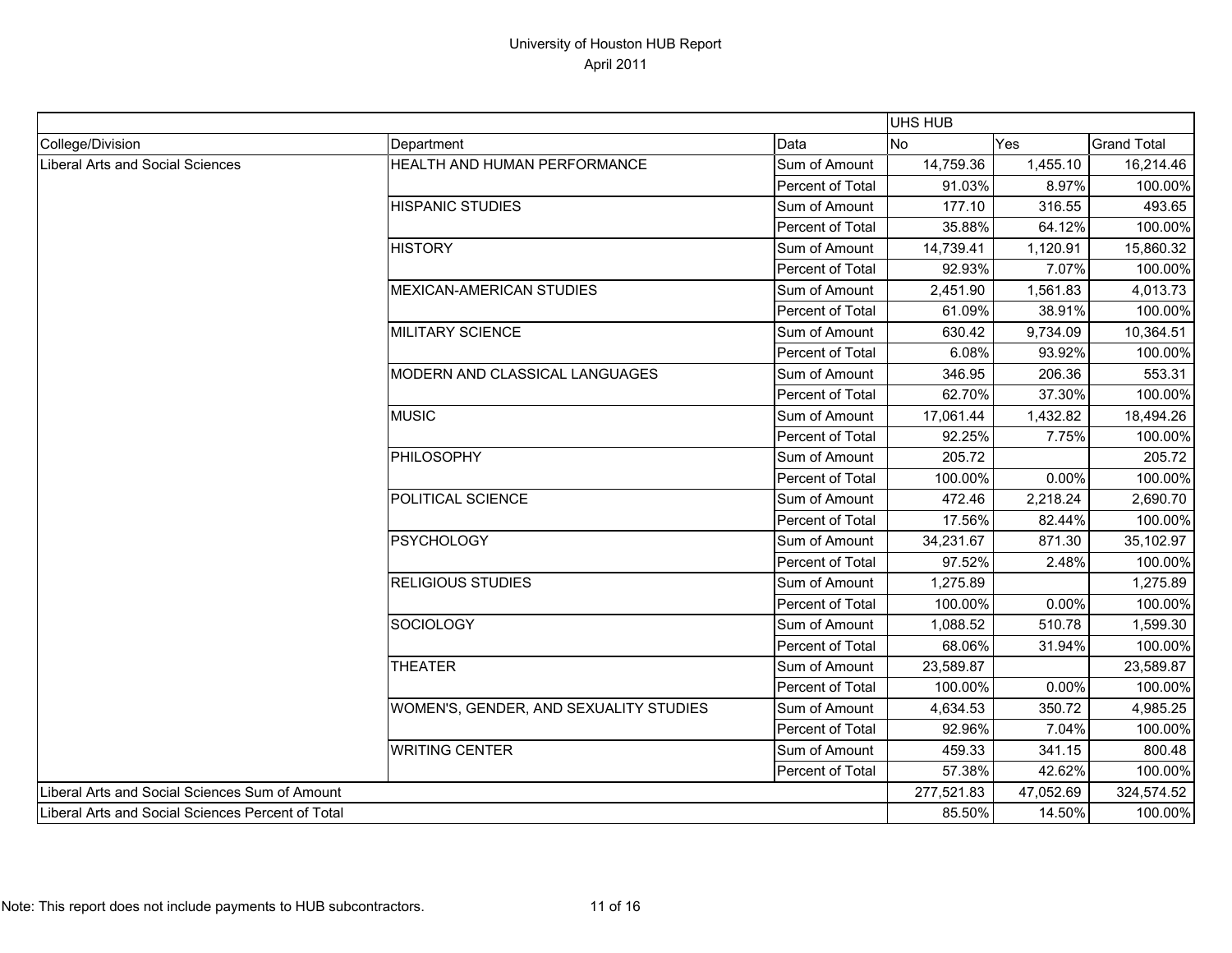|                                                  |                                               |                  | <b>UHS HUB</b> |           |                    |
|--------------------------------------------------|-----------------------------------------------|------------------|----------------|-----------|--------------------|
| College/Division                                 | Department                                    | Data             | <b>No</b>      | Yes       | <b>Grand Total</b> |
| Library                                          | <b>UNIVERSITY LIBRARIES</b>                   | Sum of Amount    | 172,277.86     | 35,781.41 | 208,059.27         |
|                                                  |                                               | Percent of Total | 82.80%         | 17.20%    | 100.00%            |
| Library Sum of Amount                            |                                               |                  | 172,277.86     | 35,781.41 | 208,059.27         |
| Library Percent of Total                         |                                               |                  | 82.80%         | 17.20%    | 100.00%            |
| Natural Science and Mathematics                  | <b>BIOLOGY &amp; BIOCHEMISTRY</b>             | Sum of Amount    | 78,299.37      | 12,390.13 | 90,689.50          |
|                                                  |                                               | Percent of Total | 86.34%         | 13.66%    | 100.00%            |
|                                                  | <b>BIOLOGY OF BEHAVIOR INSTITUTE</b>          | Sum of Amount    | 900.00         |           | 900.00             |
|                                                  |                                               | Percent of Total | 100.00%        | 0.00%     | 100.00%            |
|                                                  | <b>CHEMISTRY</b>                              | Sum of Amount    | 196,822.16     | 3,315.62  | 200,137.78         |
|                                                  |                                               | Percent of Total | 98.34%         | 1.66%     | 100.00%            |
|                                                  | <b>COMPUTER SCIENCE</b>                       | Sum of Amount    | 15,055.53      | 1,772.17  | 16,827.70          |
|                                                  |                                               | Percent of Total | 89.47%         | 10.53%    | 100.00%            |
|                                                  | CTR FOR APPLIED GEOSC & ENERGY (CAGE)         | Sum of Amount    | 401.10         |           | 401.10             |
|                                                  |                                               | Percent of Total | 100.00%        | 0.00%     | 100.00%            |
|                                                  | CTR FOR NUCLEAR RECEPTORS & CELL SIGNALING    | Sum of Amount    | 352,034.65     | 25,678.33 | 377,712.98         |
|                                                  |                                               | Percent of Total | 93.20%         | 6.80%     | 100.00%            |
|                                                  | DEAN, NATURAL SCIENCE & MATHE                 | Sum of Amount    | 17,174.80      | 19,091.08 | 36,265.88          |
|                                                  |                                               | Percent of Total | 47.36%         | 52.64%    | 100.00%            |
|                                                  | EARTH AND ATMOSPHERIC SCIENCES                | Sum of Amount    | 496,750.09     | 15,297.08 | 512,047.17         |
|                                                  |                                               | Percent of Total | 97.01%         | 2.99%     | 100.00%            |
|                                                  | INST FOR MULTIDIM AIR QUALITY STUDIES (IMAQS) | Sum of Amount    | 19,039.59      |           | 19,039.59          |
|                                                  |                                               | Percent of Total | 100.00%        | 0.00%     | 100.00%            |
|                                                  | <b>MATHEMATICS</b>                            | Sum of Amount    | 23,385.35      | 2,691.79  | 26,077.14          |
|                                                  |                                               | Percent of Total | 89.68%         | 10.32%    | 100.00%            |
|                                                  | <b>PHYSICS</b>                                | Sum of Amount    | 54,776.00      | 5,702.74  | 60,478.74          |
|                                                  |                                               | Percent of Total | 90.57%         | 9.43%     | 100.00%            |
| Natural Science and Mathematics Sum of Amount    |                                               |                  | 1,254,638.64   | 85,938.94 | 1,340,577.58       |
| Natural Science and Mathematics Percent of Total |                                               |                  | 93.59%         | 6.41%     | 100.00%            |
| Optometry                                        | DEAN, OPTOMETRY                               | Sum of Amount    | 193,215.52     | 7,215.11  | 200,430.63         |
|                                                  |                                               | Percent of Total | 96.40%         | 3.60%     | 100.00%            |
|                                                  | OPT VISION SCIENCES                           | Sum of Amount    | 17,577.70      | 1,910.50  | 19,488.20          |
|                                                  |                                               | Percent of Total | 90.20%         | 9.80%     | 100.00%            |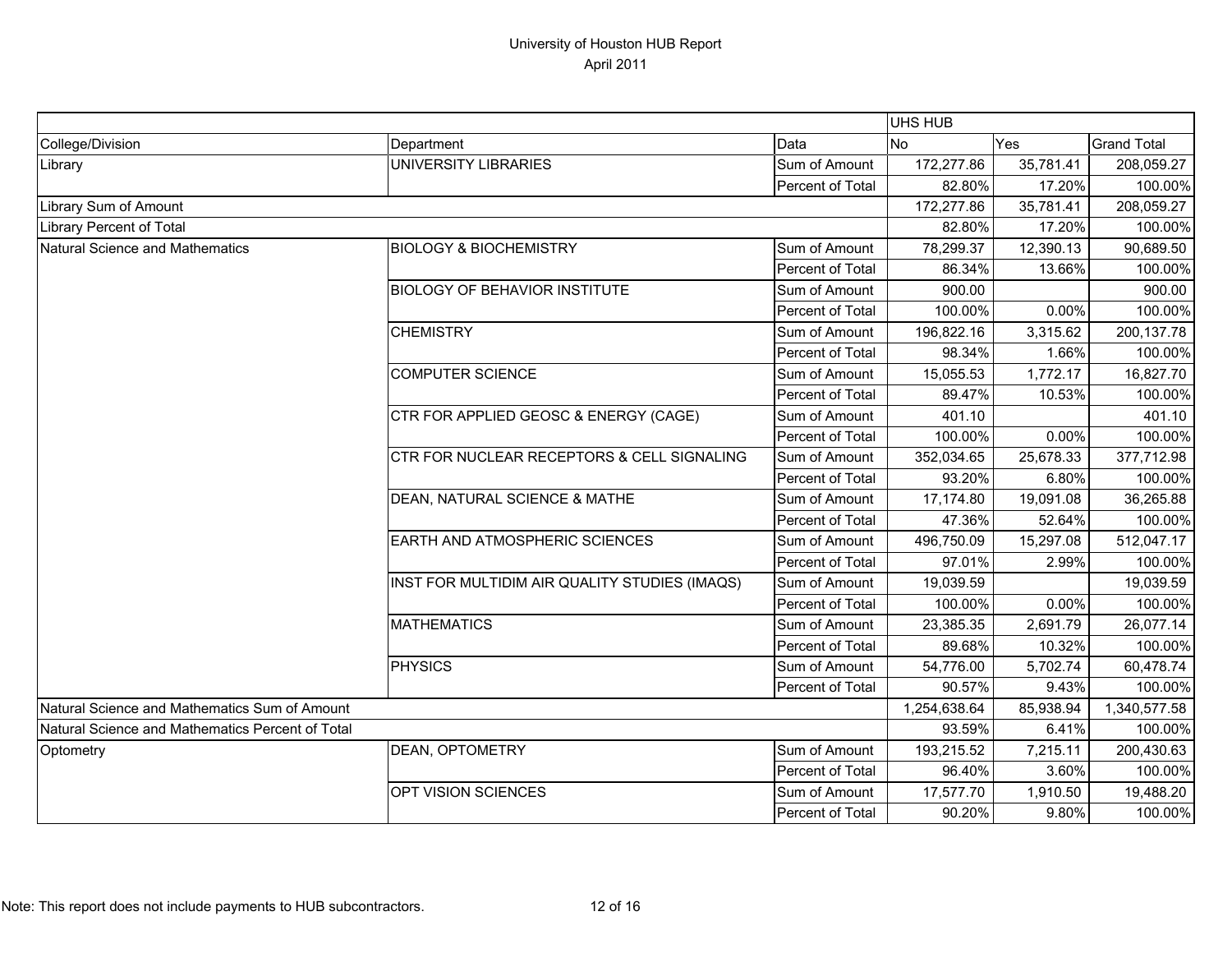|                            |                                |                  | UHS HUB    |           |                    |
|----------------------------|--------------------------------|------------------|------------|-----------|--------------------|
| College/Division           | Department                     | Data             | <b>No</b>  | Yes       | <b>Grand Total</b> |
| Optometry                  | OPTOMETRY CLINIC               | Sum of Amount    | 113,416.11 | 5,038.47  | 118,454.58         |
|                            |                                | Percent of Total | 95.75%     | 4.25%     | 100.00%            |
| Optometry Sum of Amount    |                                |                  | 324,209.33 | 14,164.08 | 338,373.41         |
| Optometry Percent of Total |                                | 95.81%           | 4.19%      | 100.00%   |                    |
| Pharmacy                   | CLINICAL PHARMACY & ADMINISTRA | Sum of Amount    | 25,028.97  | 949.22    | 25,978.19          |
|                            |                                | Percent of Total | 96.35%     | 3.65%     | 100.00%            |
|                            | DEAN, PHARMACY                 | Sum of Amount    | 57,491.82  | 2,799.31  | 60,291.13          |
|                            |                                | Percent of Total | 95.36%     | 4.64%     | 100.00%            |
|                            | PHARMACOLOGICAL & PHARMACEUTIC | Sum of Amount    | 85,942.68  | 334.43    | 86,277.11          |
|                            |                                | Percent of Total | 99.61%     | 0.39%     | 100.00%            |
| Pharmacy Sum of Amount     |                                |                  | 168,463.47 | 4,082.96  | 172,546.43         |
| Pharmacy Percent of Total  |                                |                  | 97.63%     | 2.37%     | 100.00%            |
| Research                   | ANIMAL CARE OPERATIONS         | Sum of Amount    | 9,388.60   | 3,007.07  | 12,395.67          |
|                            |                                | Percent of Total | 75.74%     | 24.26%    | 100.00%            |
|                            | CENTER FOR ADVANCED MATERIALS  | Sum of Amount    | 7,722.50   |           | 7,722.50           |
|                            |                                | Percent of Total | 100.00%    | 0.00%     | 100.00%            |
|                            | CENTER FOR MATERIALS CHEMISTRY | Sum of Amount    | 13.78      | 72.65     | 86.43              |
|                            |                                | Percent of Total | 15.94%     | 84.06%    | 100.00%            |
|                            | CTR FOR BIOMED/ENVIRON GENOMIC | Sum of Amount    | 50.09      |           | 50.09              |
|                            |                                | Percent of Total | 100.00%    | 0.00%     | 100.00%            |
|                            | CTR NEURO AND BIOMECH RESEARCH | Sum of Amount    | 15,399.94  |           | 15,399.94          |
|                            |                                | Percent of Total | 100.00%    | 0.00%     | 100.00%            |
|                            | ENVIRONMENTAL INSTIT-HOUSTON   | Sum of Amount    | 2,332.54   |           | 2,332.54           |
|                            |                                | Percent of Total | 100.00%    | 0.00%     | 100.00%            |
|                            | <b>GRANTS AND CONTRACTS</b>    | Sum of Amount    | 731.46     | 230.00    | 961.46             |
|                            |                                | Percent of Total | 76.08%     | 23.92%    | 100.00%            |
|                            | <b>HOUSTON COASTAL CENTER</b>  | Sum of Amount    | 7,850.62   |           | 7,850.62           |
|                            |                                | Percent of Total | 100.00%    | 0.00%     | 100.00%            |
|                            | INSTITUTE FOR MOLECULAR DESIGN | Sum of Amount    | 39,052.00  |           | 39,052.00          |
|                            |                                | Percent of Total | 100.00%    | 0.00%     | 100.00%            |
|                            | INSTITUTE FOR NANOENERGY       | Sum of Amount    | 6,833.92   |           | 6,833.92           |
|                            |                                | Percent of Total | 100.00%    | 0.00%     | 100.00%            |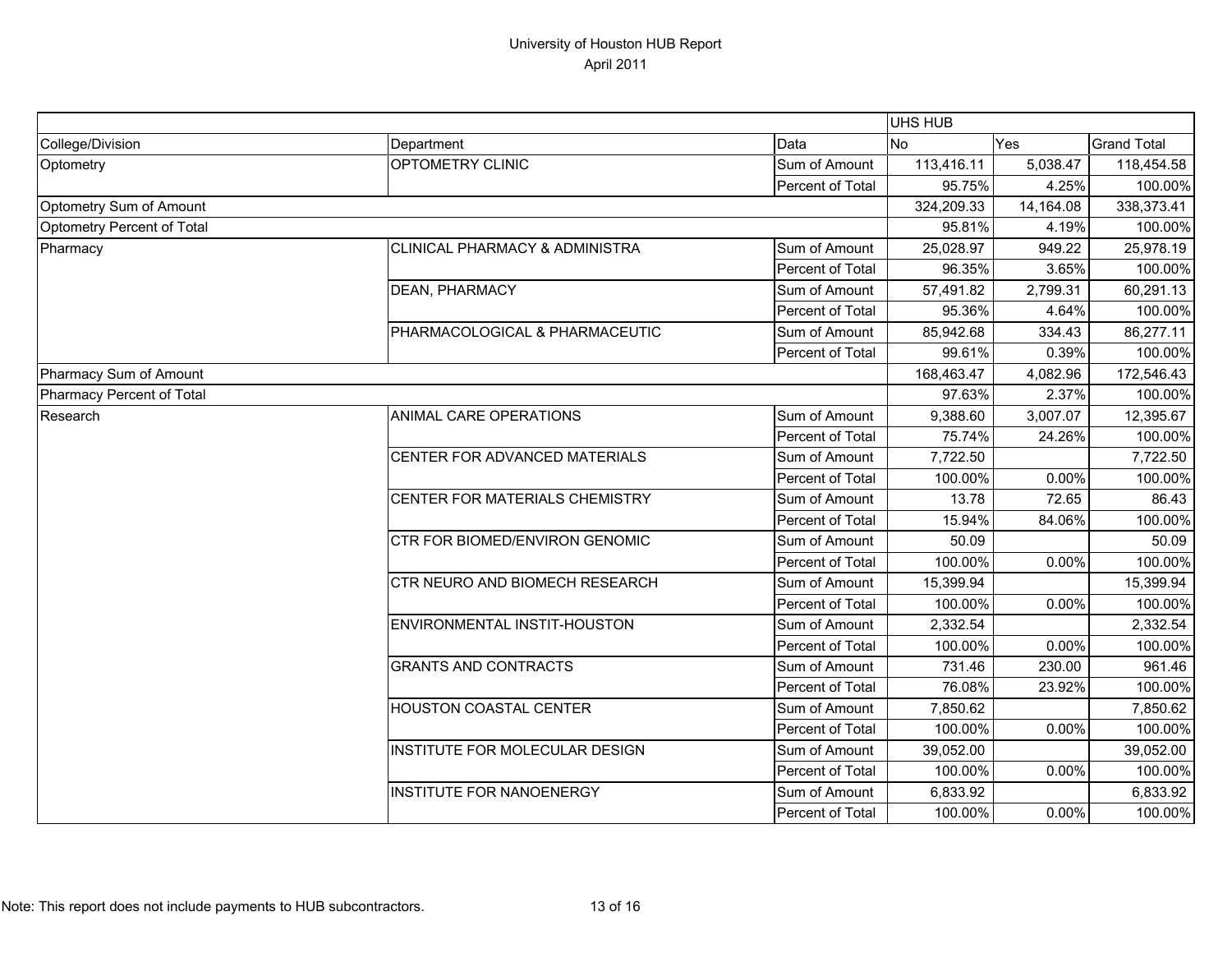|                                  |                                         |                  | UHS HUB    |           |                    |
|----------------------------------|-----------------------------------------|------------------|------------|-----------|--------------------|
| College/Division                 | Department                              | Data             | <b>No</b>  | Yes       | <b>Grand Total</b> |
| Research                         | OFFICE OF TECHNOLOGY MANAGEMENT         | Sum of Amount    | 114,298.84 |           | 114,298.84         |
|                                  |                                         | Percent of Total | 100.00%    | 0.00%     | 100.00%            |
|                                  | <b>RESEARCH DIVISION OFFICE</b>         | Sum of Amount    | 2,106.64   | 1,416.03  | 3,522.67           |
|                                  |                                         | Percent of Total | 59.80%     | 40.20%    | 100.00%            |
|                                  | <b>RESEARCH FINANCIAL SERVICES</b>      | Sum of Amount    | 13.30      | 118.08    | 131.38             |
|                                  |                                         | Percent of Total | 10.12%     | 89.88%    | 100.00%            |
|                                  | <b>RESEARCH INFORMATION CENTER</b>      | Sum of Amount    | 1,085.52   |           | 1,085.52           |
|                                  |                                         | Percent of Total | 100.00%    | 0.00%     | 100.00%            |
|                                  | RESEARCH POLICIES/COMPLIANCE/COMMITTEES | Sum of Amount    | 281.97     | 182.19    | 464.16             |
|                                  |                                         | Percent of Total | 60.75%     | 39.25%    | 100.00%            |
|                                  | SUPER CONDUCT & ADV MATERIALS           | Sum of Amount    | 189.10     |           | 189.10             |
|                                  |                                         | Percent of Total | 100.00%    | 0.00%     | 100.00%            |
|                                  | <b>TIMES</b>                            | Sum of Amount    | 3,484.65   | 1,283.28  | 4,767.93           |
|                                  |                                         | Percent of Total | 73.09%     | 26.91%    | 100.00%            |
|                                  | TX CTR SUPERCONDUCTIVITY AT UH          | Sum of Amount    | 62,657.09  | 1,165.70  | 63,822.79          |
|                                  |                                         | Percent of Total | 98.17%     | 1.83%     | 100.00%            |
|                                  | TX LEARNING/COMPUTATIONAL CTR           | Sum of Amount    | 32,513.58  | 5,790.44  | 38,304.02          |
|                                  |                                         | Percent of Total | 84.88%     | 15.12%    | 100.00%            |
| Research Sum of Amount           |                                         |                  | 306,006.14 | 13,265.44 | 319,271.58         |
| <b>Research Percent of Total</b> |                                         | 95.85%           | 4.15%      | 100.00%   |                    |
| <b>Student Affairs</b>           | <b>CAMPUS RECREATION</b>                | Sum of Amount    | 44,426.16  | 6,347.06  | 50,773.22          |
|                                  |                                         | Percent of Total | 87.50%     | 12.50%    | 100.00%            |
|                                  | CENTER FOR STUDENT INVOLVEMENT          | Sum of Amount    | 105,206.23 | 11,721.06 | 116,927.29         |
|                                  |                                         | Percent of Total | 89.98%     | 10.02%    | 100.00%            |
|                                  | CENTER FOR STUDENTS W/DISABILITIES      | Sum of Amount    | 69,702.23  | 12,122.53 | 81,824.76          |
|                                  |                                         | Percent of Total | 85.18%     | 14.82%    | 100.00%            |
|                                  | CHILDREN'S LEARNING CENTER              | Sum of Amount    | 21,062.49  | 5,488.34  | 26,550.83          |
|                                  |                                         | Percent of Total | 79.33%     | 20.67%    | 100.00%            |
|                                  | COUNSELING AND PSYCH SVCS               | Sum of Amount    | 1,963.00   | 862.64    | 2,825.64           |
|                                  |                                         | Percent of Total | 69.47%     | 30.53%    | 100.00%            |
|                                  | <b>CTR FOR LEADERSHIP &amp; FSL</b>     | Sum of Amount    | 908.52     | 123.85    | 1,032.37           |
|                                  |                                         | Percent of Total | 88.00%     | 12.00%    | 100.00%            |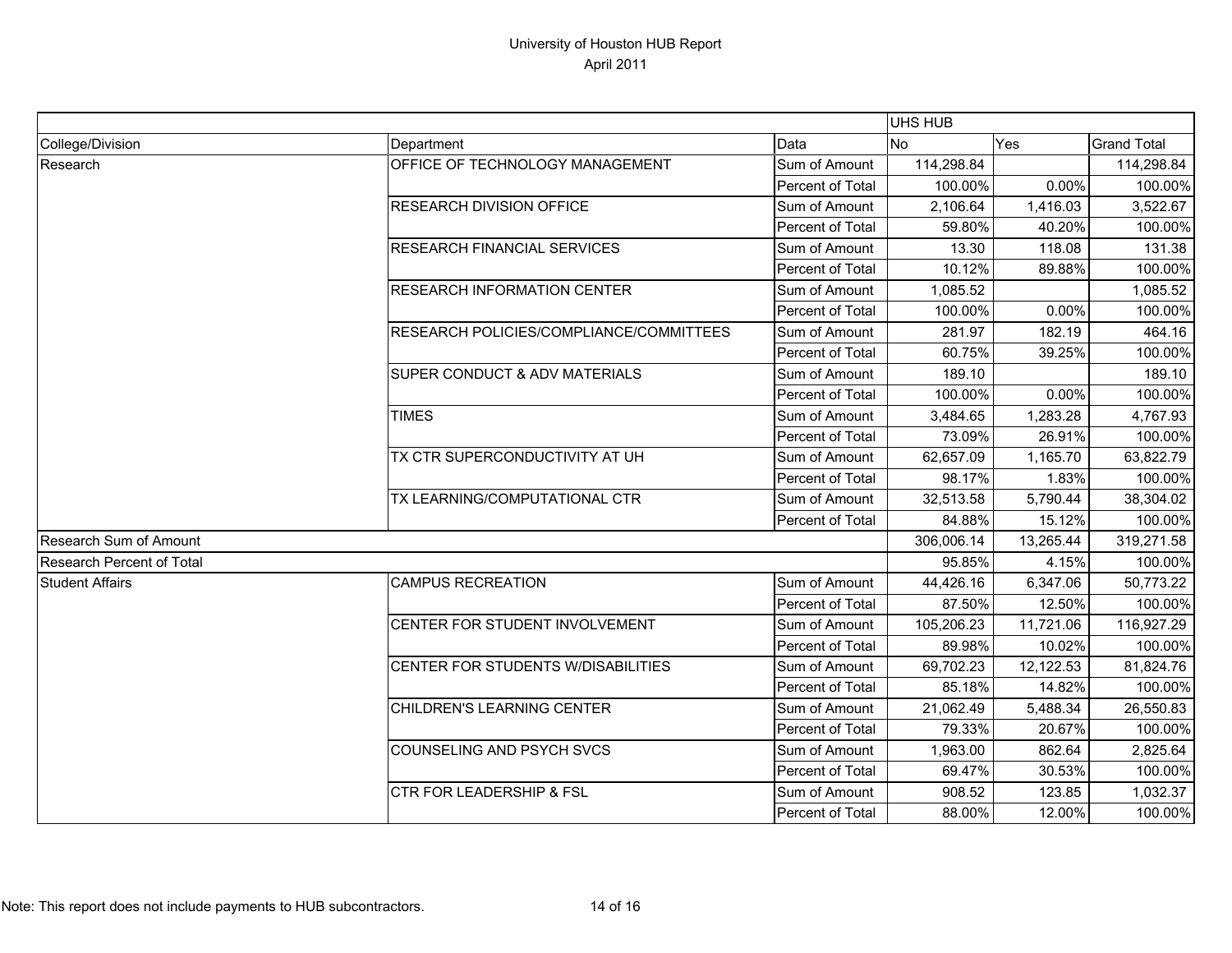|                                         |                                       |                  | UHS HUB    |            |                    |
|-----------------------------------------|---------------------------------------|------------------|------------|------------|--------------------|
| College/Division                        | Department                            | Data             | <b>No</b>  | Yes        | <b>Grand Total</b> |
| <b>Student Affairs</b>                  | <b>DEAN OF STUDENTS</b>               | Sum of Amount    | 236.92     | 51.86      | 288.78             |
|                                         |                                       | Percent of Total | 82.04%     | 17.96%     | 100.00%            |
|                                         | <b>RELIGION CENTER</b>                | Sum of Amount    | 292.69     |            | 292.69             |
|                                         |                                       | Percent of Total | 100.00%    | 0.00%      | 100.00%            |
|                                         | <b>RESIDENTIAL LIFE &amp; HOUSING</b> | Sum of Amount    | 162,481.22 | 33,518.99  | 196,000.21         |
|                                         |                                       | Percent of Total | 82.90%     | 17.10%     | 100.00%            |
|                                         | <b>STUDENT AFFAIRS</b>                | Sum of Amount    | 16,206.69  | 2,211.27   | 18,417.96          |
|                                         |                                       | Percent of Total | 87.99%     | 12.01%     | 100.00%            |
|                                         | STUDENT HEALTH CENTER                 | Sum of Amount    | 17,449.57  | 14,682.96  | 32,132.53          |
|                                         |                                       | Percent of Total | 54.30%     | 45.70%     | 100.00%            |
|                                         | <b>STUDENT PUBLICATIONS</b>           | Sum of Amount    | 286.49     | 214.47     | 500.96             |
|                                         |                                       | Percent of Total | 57.19%     | 42.81%     | 100.00%            |
|                                         | UNIVERSITY CAREER SERVICES            | Sum of Amount    | 935.46     | 426.29     | 1,361.75           |
|                                         |                                       | Percent of Total | 68.70%     | 31.30%     | 100.00%            |
|                                         | UNIVERSITY CENTER                     | Sum of Amount    | 52,233.98  | 1,365.82   | 53,599.80          |
|                                         |                                       | Percent of Total | 97.45%     | 2.55%      | 100.00%            |
| <b>Student Affairs Sum of Amount</b>    |                                       | 493,391.65       | 89,137.14  | 582,528.79 |                    |
| <b>Student Affairs Percent of Total</b> |                                       |                  | 84.70%     | 15.30%     | 100.00%            |
| Technology                              | CENTER FOR FUTURE OF HEALTH           | Sum of Amount    | 1,966.96   |            | 1,966.96           |
|                                         |                                       | Percent of Total | 100.00%    | 0.00%      | 100.00%            |
|                                         | CENTER FOR LIFE SCIENCES TECH         | Sum of Amount    | 39.85      |            | 39.85              |
|                                         |                                       | Percent of Total | 100.00%    | 0.00%      | 100.00%            |
|                                         | CENTER FOR TECHNOLOGY LITERACY        | Sum of Amount    | 2,000.00   | 1,960.00   | 3,960.00           |
|                                         |                                       | Percent of Total | 50.51%     | 49.49%     | 100.00%            |
|                                         | <b>CONSTRUCTION MANAGEMENT</b>        | Sum of Amount    | 2,151.31   |            | 2,151.31           |
|                                         |                                       | Percent of Total | 100.00%    | 0.00%      | 100.00%            |
|                                         | DEAN, TECHNOLOGY                      | Sum of Amount    | 27,035.25  | 36,242.09  | 63,277.34          |
|                                         |                                       | Percent of Total | 42.73%     | 57.27%     | 100.00%            |
|                                         | <b>ENGINEERING TECHNOLOGY</b>         | Sum of Amount    | 23,185.97  | 52.48      | 23,238.45          |
|                                         |                                       | Percent of Total | 99.77%     | 0.23%      | 100.00%            |
|                                         | HUMAN DEVELOP AND CONSUMER SCI        | Sum of Amount    | 8,976.87   | 2,262.04   | 11,238.91          |
|                                         |                                       | Percent of Total | 79.87%     | 20.13%     | 100.00%            |